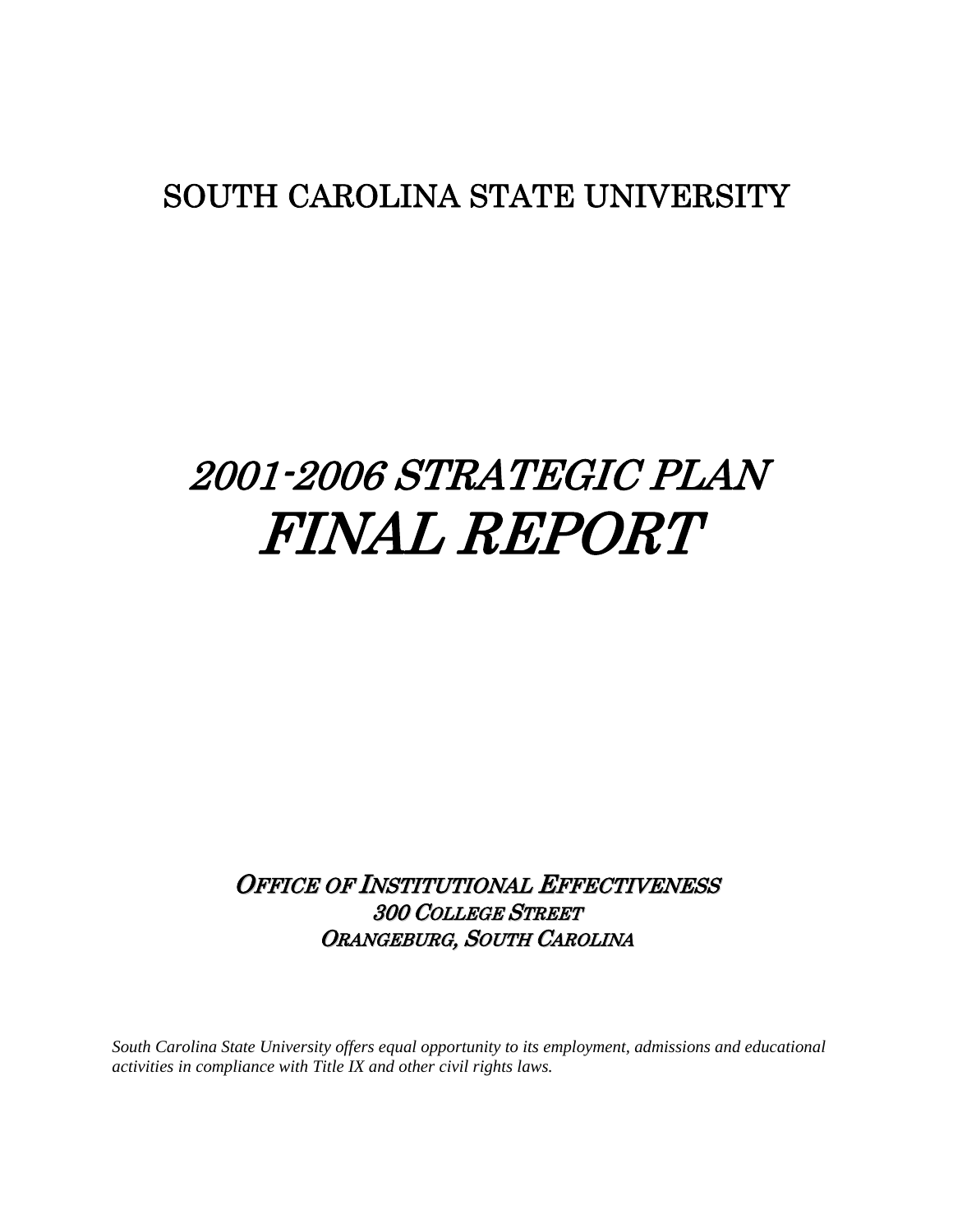# TABLE OF CONTENTS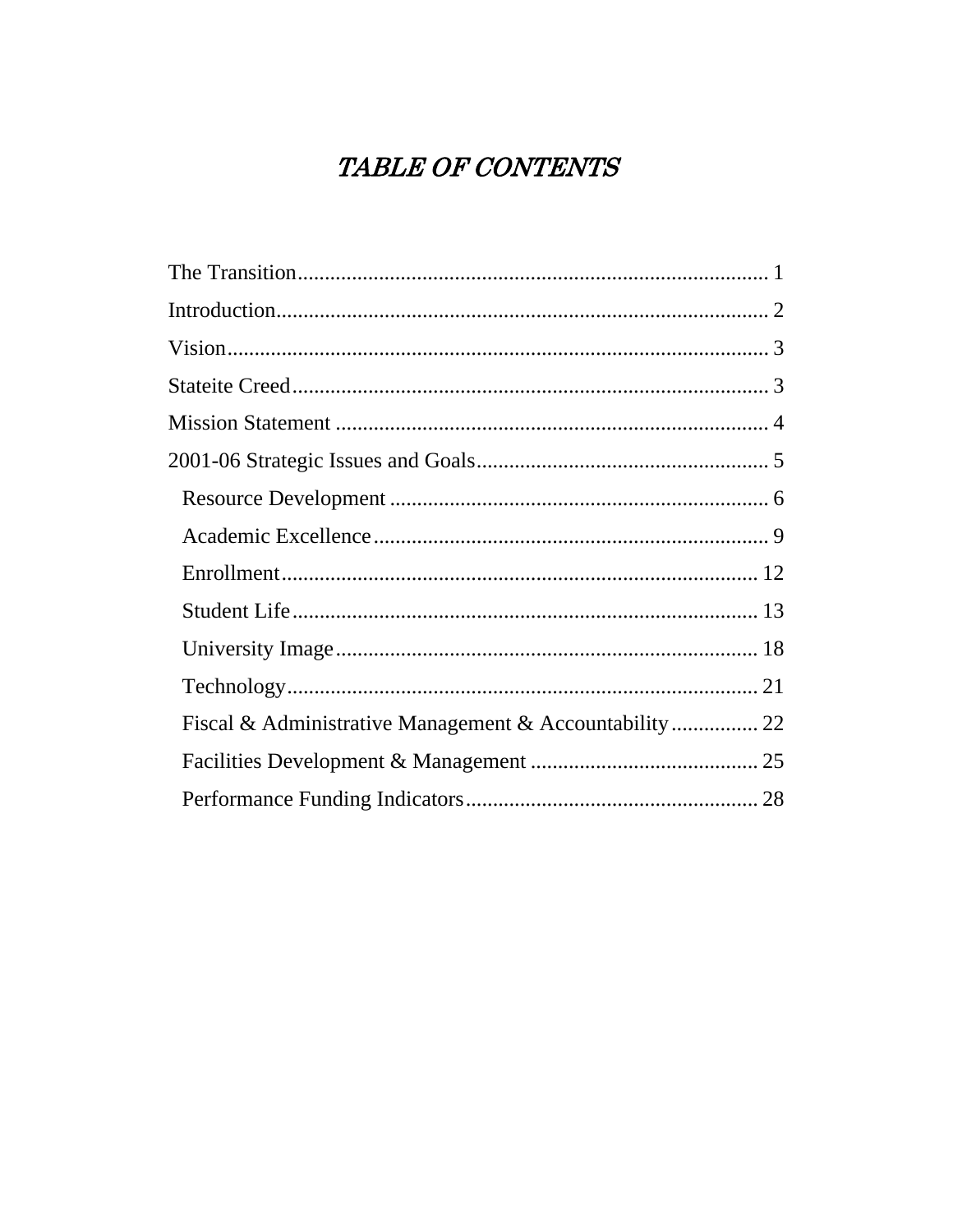# 2001 -- 2006 THE TRANSITION

**2003 --Present** 

Governor Mark Sanford Maurice G. Washington, Board Chairman



Dr. Andrew Hugine, Jr., President

**In addition to President Andrew Hugine, Jr., during the five-year period of the strategic plan, the following individuals served as governor, chairman of the board of trustees and president.** 

### **2002-2003**

Governor Mark Sanford Maurice G. Washington, Board Chairman Ernest A. Finney, Jr., Interim President

**2001-2002** 

Governor James Hodges Dr. William C. Clinkscales, Board Chairman Dr. Leroy Davis, President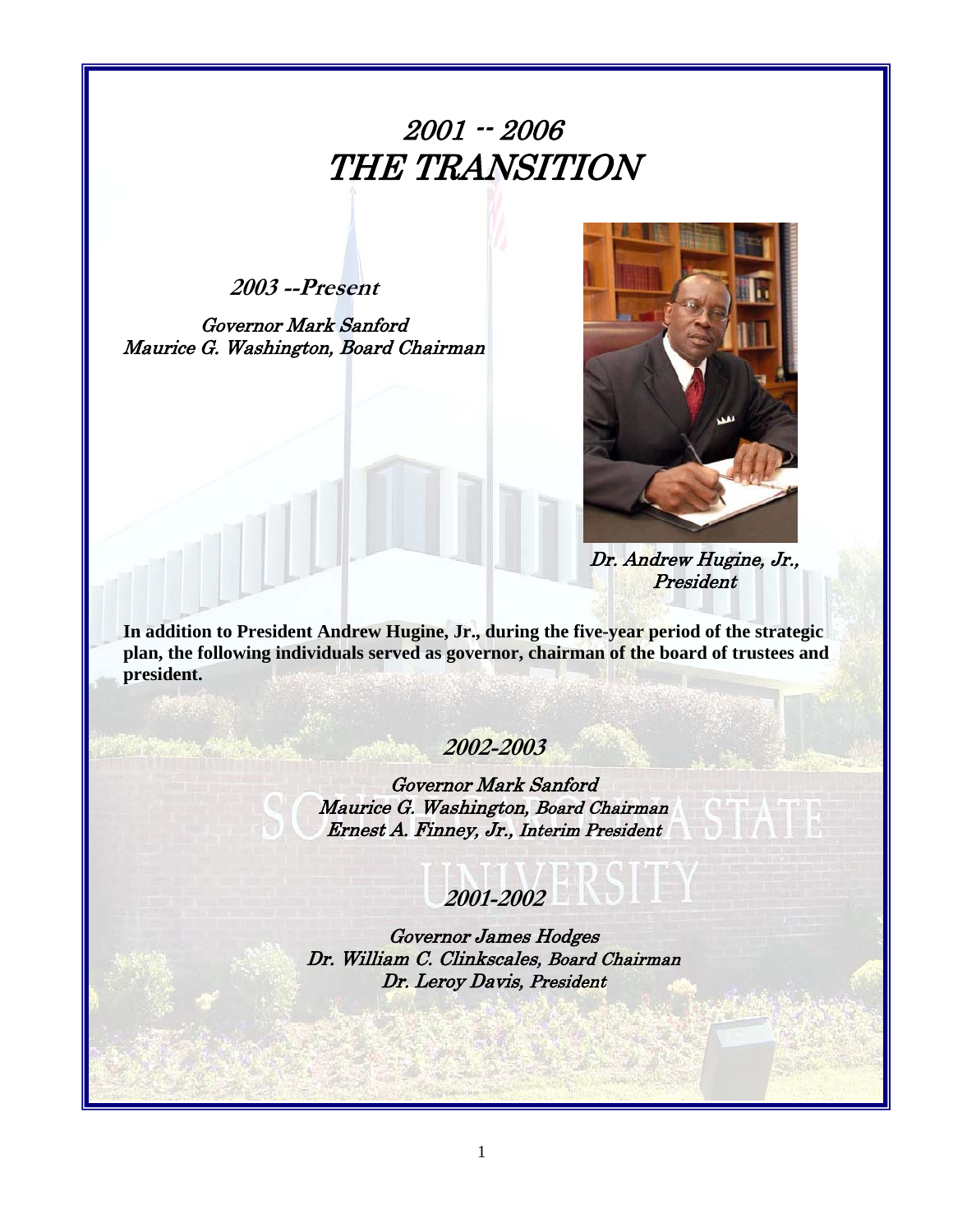### INTRODUCTION

The 2001-2006 South Carolina State University Strategic Plan served as a road map for the University between July 1, 2001 through June 30, 2006. This report highlights some of the accomplishments that occurred during this period. There were nine (9) major University issues and sixteen (16) institutional goals to accomplish within this five-year span. All of the issues and goals, which are listed on page five, are addressed. More details of these achievements, and other milestones, have been included in numerous reports and publications, such as the university's FOCUS, Annual Reports, departmental websites, newspaper articles, and brochures.

The period from July 1, 2001 to June 30, 2006 was marked by numerous transitions at the University, including changes in leadership of the president, members of the Board of Trustees, and other senior administrators. Along with these administrative changes were major organizational changes, which are listed throughout this report. One of the most significant organizational restructurings occurred within academic affairs. This change involved a reduction in major academic units, from five schools and graduate studies to three colleges and a graduate school.

Financially, the University endured, along with other state universities, reductions in state funding, but countered with increases in alumni giving, more external grants, and better fiscal management. Several residence halls and academic buildings were renovated, new buildings were planned, and the campus landscape was revitalized with plants, new signage and painting.

Although this document lists only some of the major accomplishments, many others occurred that continue to position South Carolina State University as a highly competitive postsecondary institution among colleges and universities throughout the state and nation.

> *Rita Jackson Teal, Ed.D. Executive Director Institutional Effectivenes*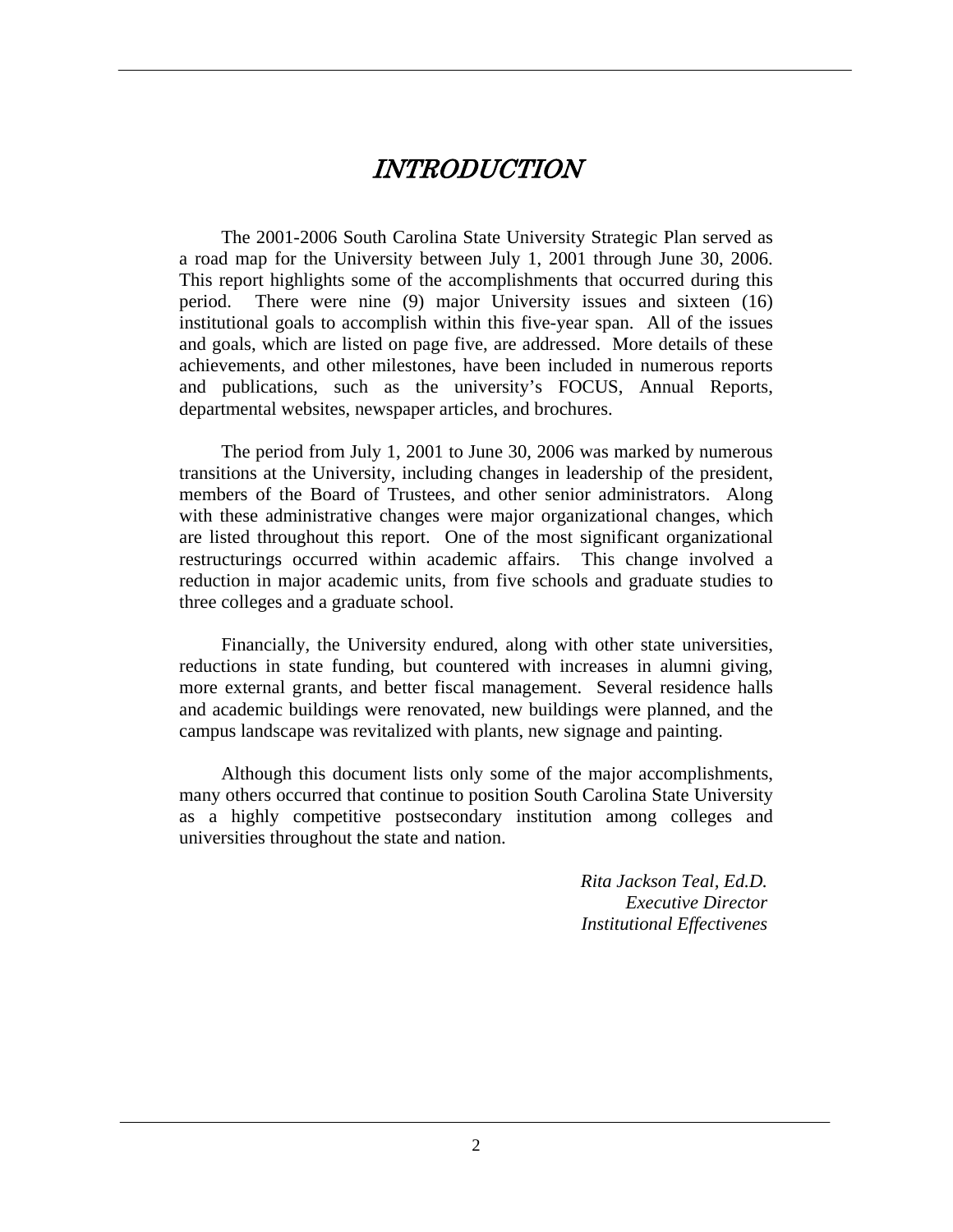### VISION STATEMENT

*South Carolina State University's commitment to academic growth and excellence remains its top priority. The University will continue its legacy of producing graduates who become leaders in all fields and disciplines, of maintaining a competent and committed faculty, and of building teams of creative people throughout the organization. A renewed interest by the faculty, staff, and administrators will elevate an already high level of service to this community, this state, and this nation.* 

### STATEITE CREED

As a member of the community of Scholars at South Carolina State University, I obligate myself to the pursuit of academic excellence, model citizenship, and cultural and social inclusiveness. As a Stateite…

- · I will assume personal responsibility for my intellectual, cultural, and social growth.
- · I will practice academic integrity.
- · I will value the individualism and the dignity of all people.
- · I will respect the rights and property of others.
- · I will work for the common good of South Carolina State University in both my speech and actions.

As a South Carolina State University scholar, I affirm and embrace the above principles and ideals.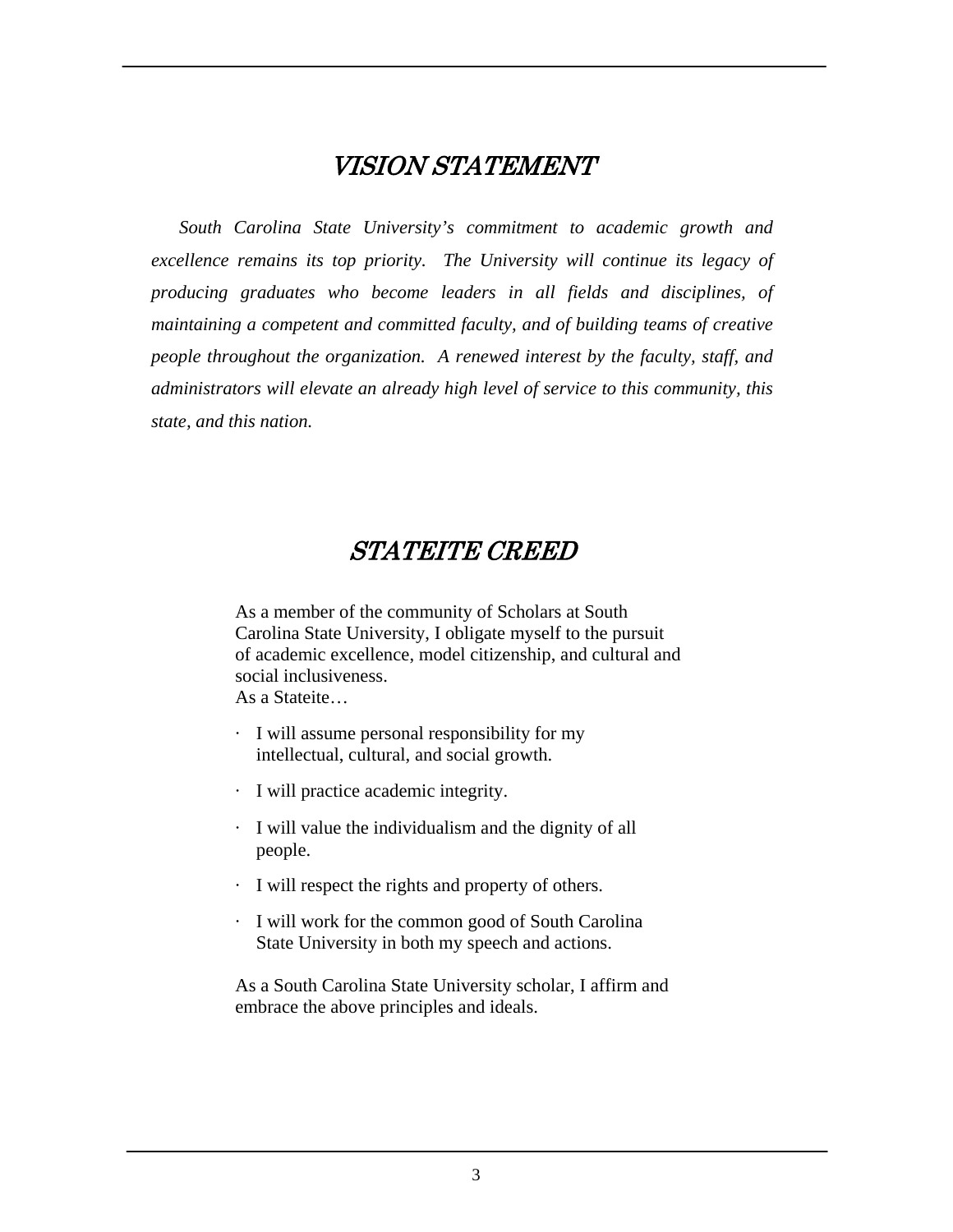### *MISSION STATEMENT*

South Carolina State University, a senior comprehensive-teaching institution, is committed to providing affordable and accessible quality undergraduate and graduate degree programs. This public university with a student population between 4,000 and 5,000 is located in Orangeburg, an area that has a traditional rural, agricultural economy which has expanded to include a business and industrial focus that is national and international in scope. South Carolina State University's 1890 land-grant legacy of service to the citizenry of the state is ensured through its collaborative efforts with local, rural, and statewide businesses, public education, colleges and industry. This symbiotic relationship provides a catalyst that spurs reciprocal economic and social growth for the university, state, nation and the international community-at-large.

South Carolina State University, founded in 1896 as an historically Black coeducational institution, embraces diversity among its students, faculty, staff and programs. While maintaining its traditional focus, the university is fully committed to providing life-long learning opportunities for the citizens of the state and qualified students of varied talents and backgrounds in a caring and nurturing learning environment.

South Carolina State University, through instruction, research and service activities, prepares highly skilled, competent, economically and socially aware graduates to meet life's challenges and demands that enable them to work and live productively in a dynamic, global society. The University offers sixty baccalaureate programs in the areas of applied professional sciences, engineering technology, sciences, arts, humanities, education and business. A small number of programs are offered at the master's level in teaching, human services and agribusiness, and the educational specialist and doctorate programs are offered in educational administration. Faculty and students participate in research that stimulates intellectual growth, enhances and facilitates student learning and adds to the scientific knowledge base of the academy. Service activities, which are provided through programs related to agriculture, adult and continuing education, research, cultural arts, small business development and other special interest areas, are designed to enhance the quality of life and promote economic growth. These efforts, supported by various applications of technology, are achieved in a climate of mutual trust and respect through methods of scholarly inquiry and scientific research.

The South Carolina State University Mission Statement was approved by its Board of Trustees on December 2, 1997.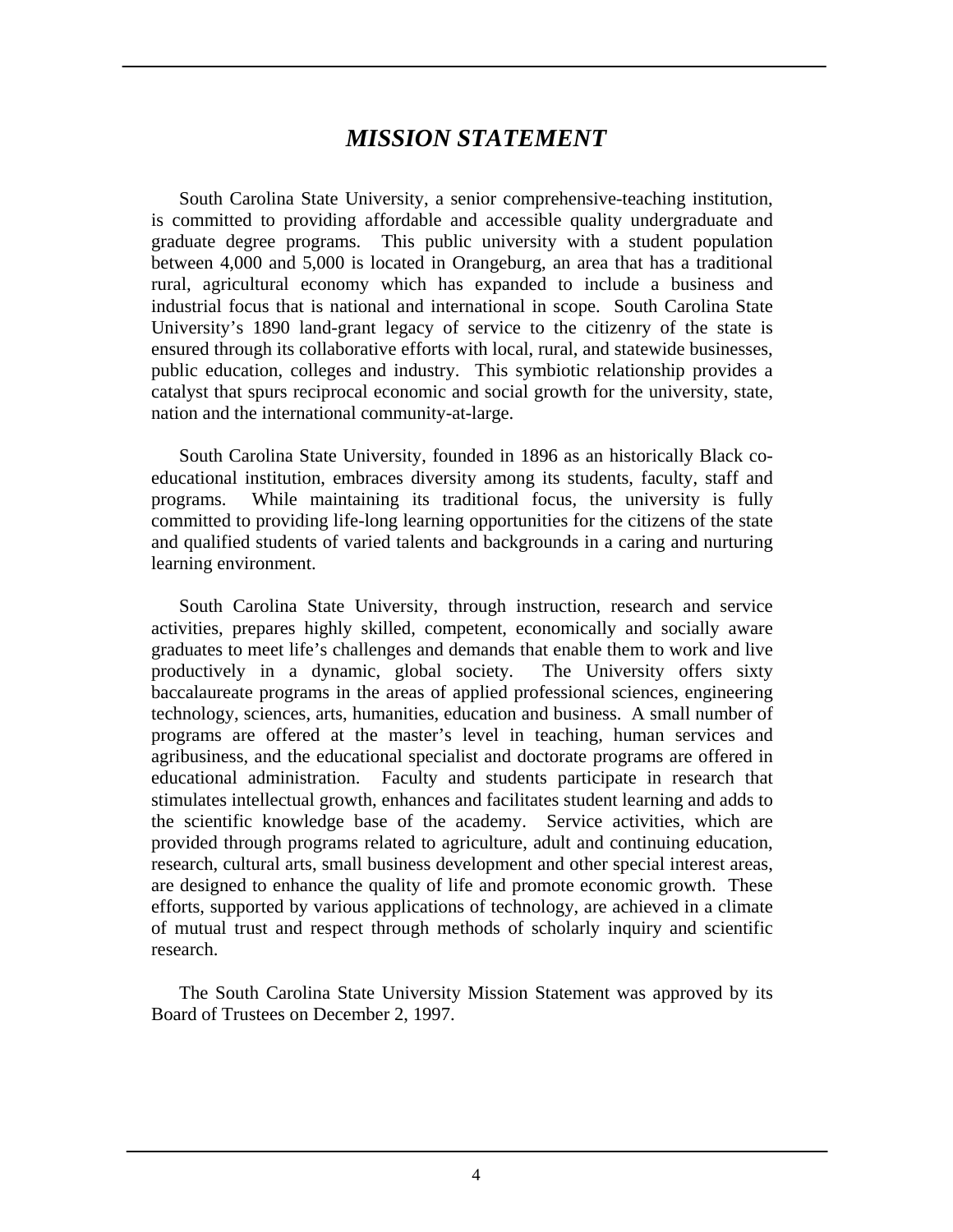# STRATEGIC ISSUES AND GOALS

To fulfill the mission of South Carolina State University, this plan presented the following major issues and goals for the period July 1, 2001 – June 30, 2006.

### *RESOURCE DEVELOPMENT*

- 1. Increase external funding through grants and contracts.
- 2. Enhance and increase private gifts.

### *ACADEMIC EXCELLENCE*

- 3. Enhance undergraduate and graduate academic curricula and programs.
- 4. Advance the research and outreach infrastructure at the University.

### *ENROLLMENT*

- 5. Enhance the recruitment and enrollment process.
- 6. Improve the retention rate of students.

#### *STUDENT LIFE*

- 7. Improve the quality of student life.
- 8. Enhance the living and learning environment.

#### *UNIVERSITY IMAGE*

- 9. Enhance and expand the visibility of the University and its programs.
- 10. Improve customer service.

### *TECHNOLOGY*

- 11. Upgrade and expand the infrastructure for telecommunications and technology campuswide.
- 12. Expand the use of technology in all university areas.

### *FISCAL AND ADMINISTRATIVE MANAGEMENT AND ACCOUNTABILITY*

- 13. Improve fiscal management.
- 14. Improve administrative and managerial efficiency and accountability.

### *FACILITIES DEVELOPMENT AND MANAGEMENT*

15. Enhance current infrastructure.

### *PERFORMANCE FUNDING INDICATORS*

16. Progressively attain the 'Exceeds" category for all applicable performance funding indicators as defined and measured annually by the Commission on Higher Education.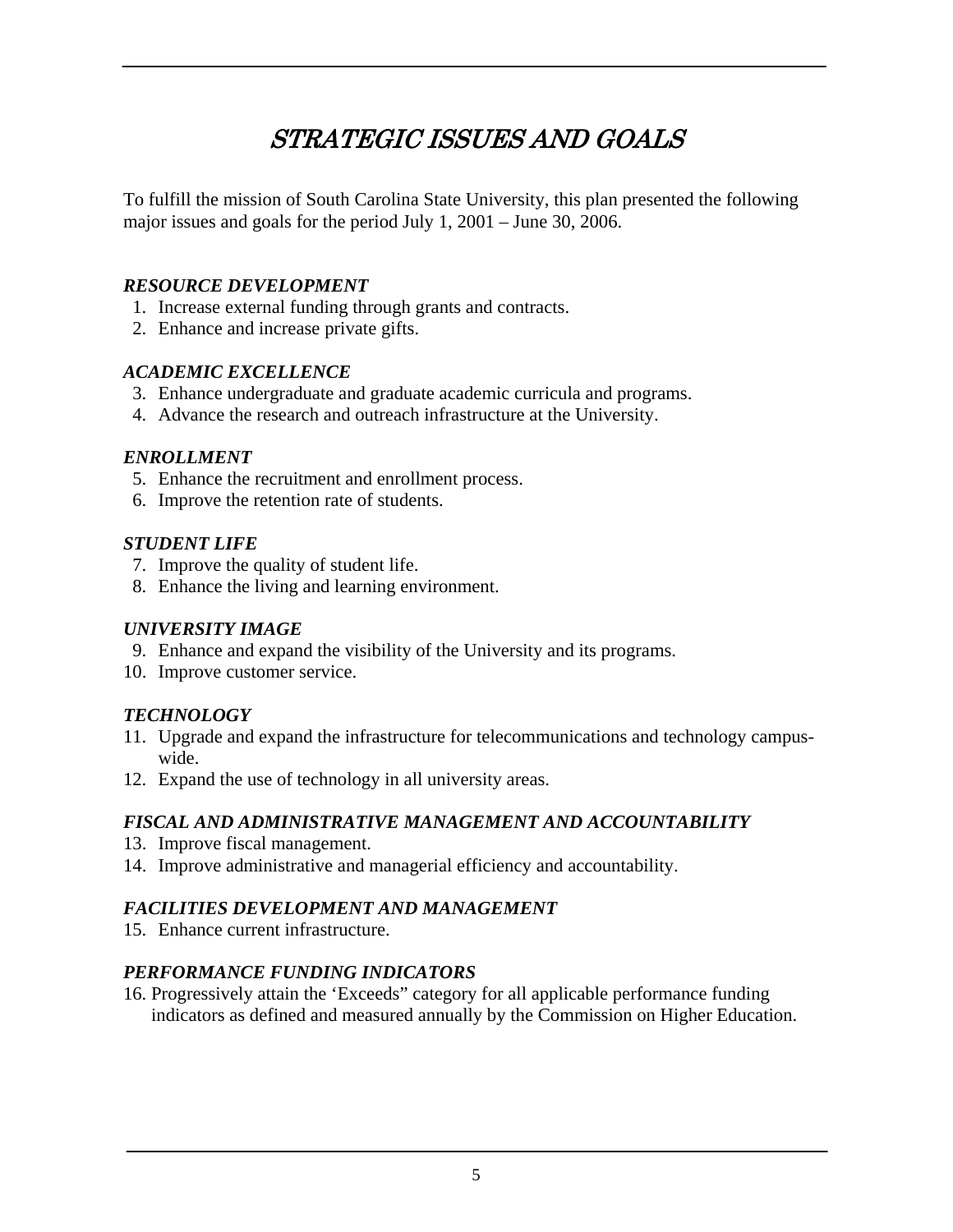### RESOURCE DEVELOPMENT

### *1. Increase External Funding Through Grants and Contracts.*

#### **Special Funding**

- The University negotiated, with the help of state officials, a \$42 million loan from the U.S. Department of Education, the largest ever granted to any institution, to construct a 755 bed apartment style housing complex for students—the largest in the University and State histories.
- Increased support and confidence from the General Assembly and state officials as evidenced by the passage of special legislation, additional funding of \$14.5 million, and approval of loans and bonds in the amount of \$74 million.
- Established a contingency of \$2.0 million, which is the largest amount allowable by state statute.
- With the assistance of Congressman Clyburn, a \$700,000 grant was received to begin the restoration of Lowman Hall.
- The 1890 Research and Extension program received a full state match to meet mandated federal requirement for 2004 and in 2005-2006 an amount totaling \$2,399.797
- The University received \$0.8 million for Capital Improvement in the Life Sciences Bill.
- The University established the Institute for Environmental Policy with an initial federal funding of \$2 million.
- Secured Phase I funding of \$26 million for the Congressman James E. Clyburn Transportation, Research and Conference Center Complex.
- Secured the remaining \$8 million for completion of the science building addition.



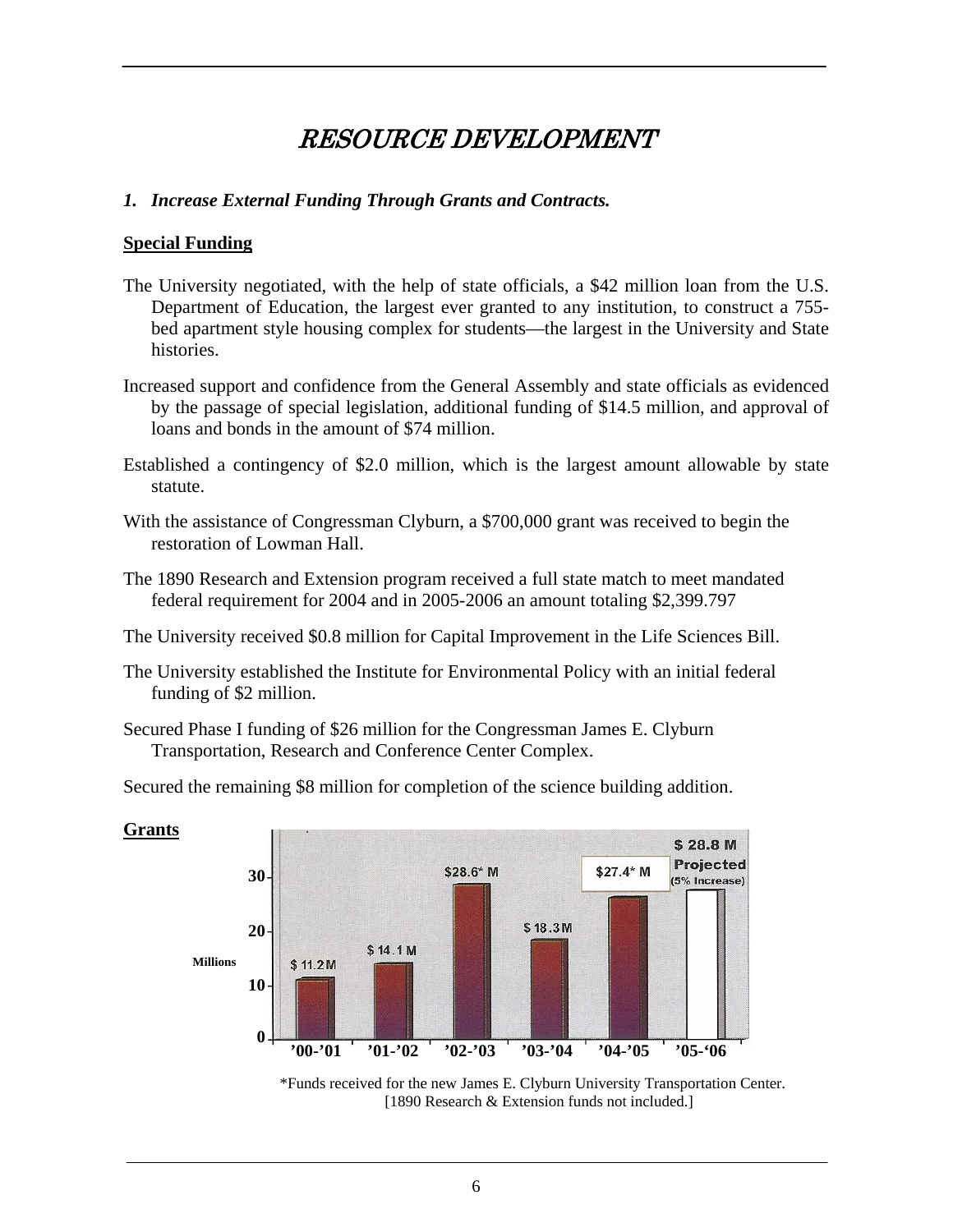SCSU is the lead institution for the South Carolina Alliance for Minority Participation (SCAMP). The mission of the consortium, which includes Allen University, Benedict College, Claflin University, Clemson University, College of Charleston, Denmark Technical College, Midlands Technical College, Morris College, Orangeburg-Calhoun Technical College, University of South Carolina and Voorhees College, is to increase the number of minorities majoring in science, math, and engineering.

- With the assistance of Senator Lindsey Graham, the University obtained special US Congressional funding in the amount of \$500,000 for the Montford Point Marine Corps (MPMC) Project with S.C. State University and University of North Carolina-Wilmington.
- SCSU is the recipient of a \$347,200 Congressionally-directed grant for equipment and program support.

### **University Partnerships/ Collaborations**

SCSU signed a Memorandum of Understanding with the following.

The University of South Carolina for the Nuclear Engineering Program

The Medical University of South Carolina with Project Export

The Savannah River National Laboratory

BWXT Y-12 which resulted in the executive loan of research/project manager in Nuclear Physics to serve as Dean for two years at no cost to the University with an estimated value of \$450,000

Homeland Protection Institute

- Westinghouse-Washington Group of the Savannah River Site resulting in an Executive Loan with expertise in planning and project management for one year
- NASA Langley Research Center for \$360,000 over 3 years
- The South Carolina Nutrition Research Consortium to address the Issues of Poor Nutrition in South Carolina

### SCSU Collaborated with the following.

The University of South Carolina in the Kellogg Project to increase minorities in the health professions

Clemson University with the Call Me Mister Program

University of North Carolina-Wilmington for the Corps Project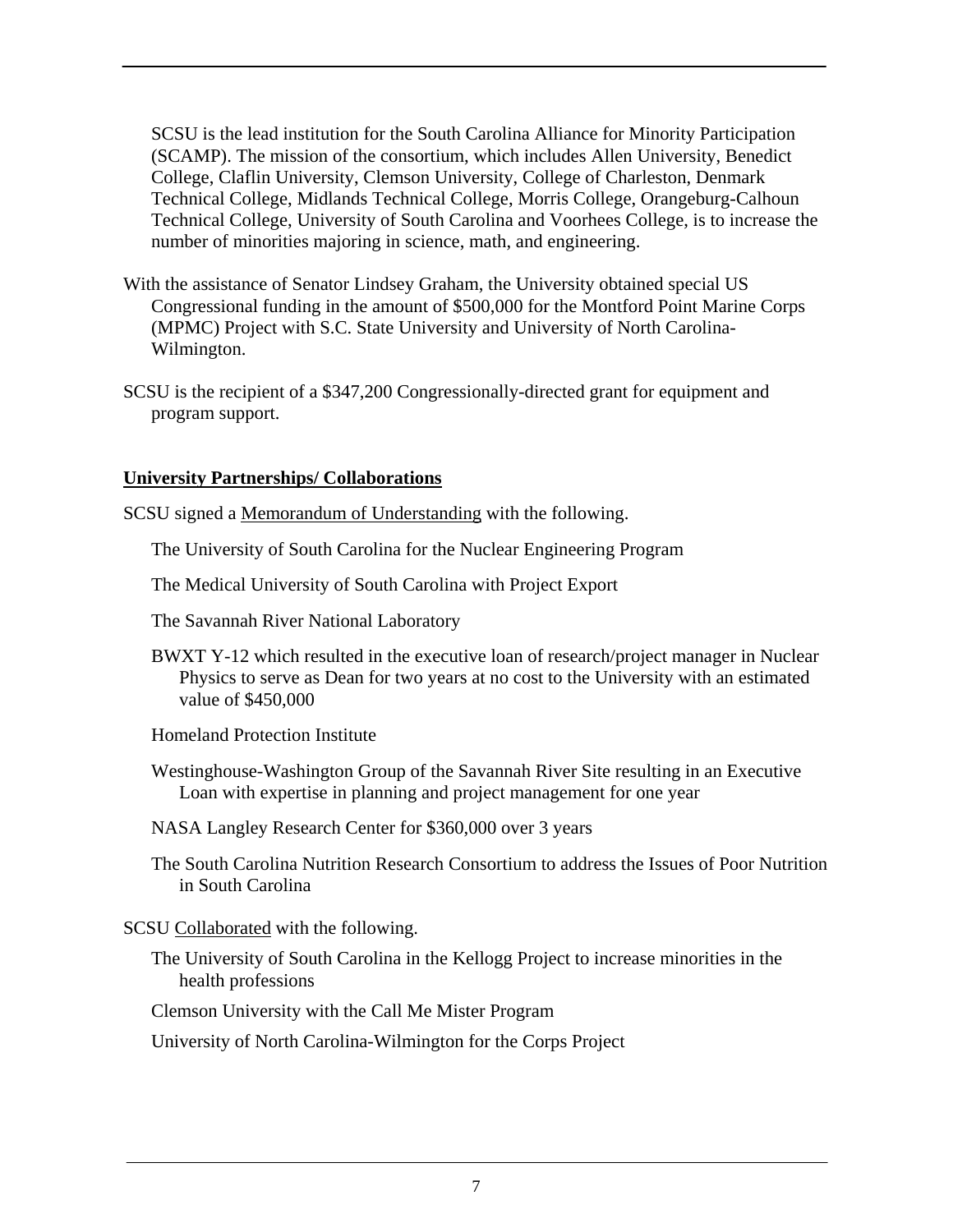The United States Agency for International Development One, as one of six universities in the country, selected to develop textbook and learning materials for children in Africa as part of the President of the United States Africa Initiative

The University Contracted with the College of Business at the University of South Carolina to conduct an Economic Impact Study. The results showed that SCSU has a major impact on both local and statewide economies. In 2004-05 alone, SCSU: made a \$152.5 million local economic impact; made a \$69.5 million impact on local household incomes; generated \$4.9 million in state-level taxes; supported 1,558 jobs in the Orangeburg area; and generated \$500,000 in local sales tax collections.

### *2. Enhance and Increase Private Gifts.*



**South Carolina State University** 

Overall private contributions increased by 46%.

- South Carolina State's alumni made history in 2005, by not only meeting but exceeding their goal to give \$1 million to their alma mater. Collectively, alumni gave more than \$1.2 million, the largest gift that has ever been presented to the University by alumni in a single year.
- The University launched the Alumni Heritage Endowment Fund to provide a perpetual source of scholarship aid for deserving students.
- Established the first million dollar endowment with proceeds from the James E. and Emily Clyburn Gala.
- A Research and Development Foundation was established.
- A University Advancement Foundation was established.
- A Real Estate Foundation was established.
- The Class of 1962 donated \$18,000 to purchase a new basketball scoreboard that was installed in the Smith-Hammond-Middleton Memorial Center.
- The Miller Society was initiated to recognize major contributors to the University. Individuals and couples donating \$100,000, organizations donating \$500,000, and corporations donating \$1,000,000 are recognized. Six persons/couples were recognized in the inaugural class.
- Realized record giving by classes during reunion weekend-Class of 54: \$60,000; Class of 55: \$106,000; and Class of 56: \$107,800.
- Initiated silent phase of a \$35 million comprehensive capital campaign with approximately 75% of the total raised to date.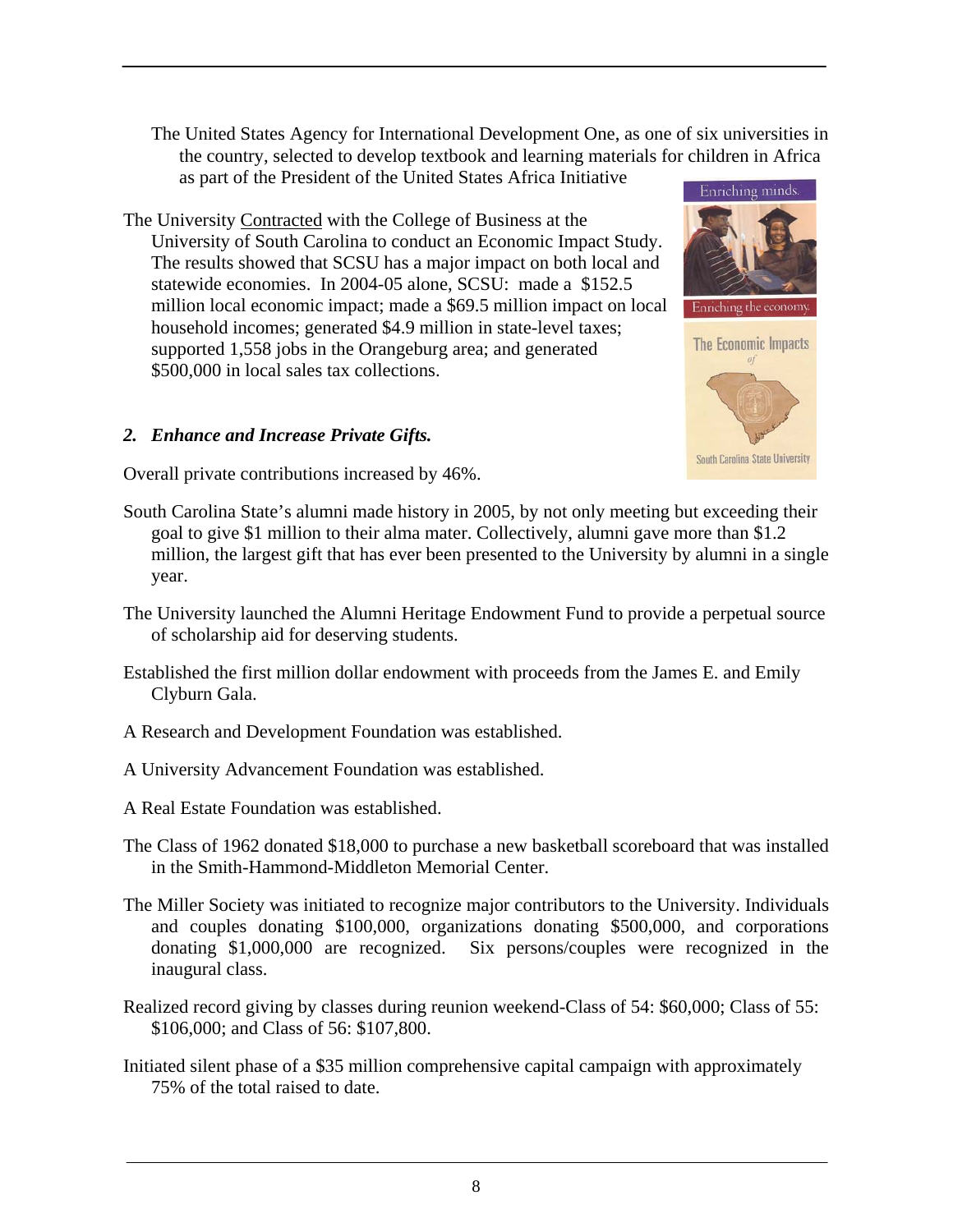# ACADEMIC EXCELLENCE

### *3. Enhance Undergraduate and Graduate Academic Curricula and Programs.*

- In 2003-04, the University restructured the Academic Affairs Division by reducing the number of schools from five to three and designating them as colleges. The number of departments was reduced from twenty-one to fourteen resulting in projected savings of \$.2 million.
- SCSU hired a fulltime coordinator of the SCSU programs at the Greenville Center.
- A Bachelor of Science program in Nuclear Engineering was initiated with the University of Wisconsin.
- A Nuclear Engineering and Radiochemistry Laboratory was developed.







A Master of Business Administration degree in Agribusiness and Entrepreneurship was initiated in fall 2005.

The number of accredited programs increased from 71% to 93%.

- Initial accreditation for Business programs was received in 2001 from the Association to Advance Collegiate Schools of Business (AACSB) International.
- The computer science program at South Carolina State University received initial accreditation by the Computing Accreditation Commission (CAC) of the Accreditation Board for Engineering and Technology (ABET) in 2004.
- The Counselor Education program received initial accreditation by the Council of Accreditation of Counseling and Related Educational Programs (CACREP) in 2005.
- Accreditation was maintained for Engineering Technology, Social Work, Speech Pathology and Audiology, and Education programs, and Faculty Laboratory School.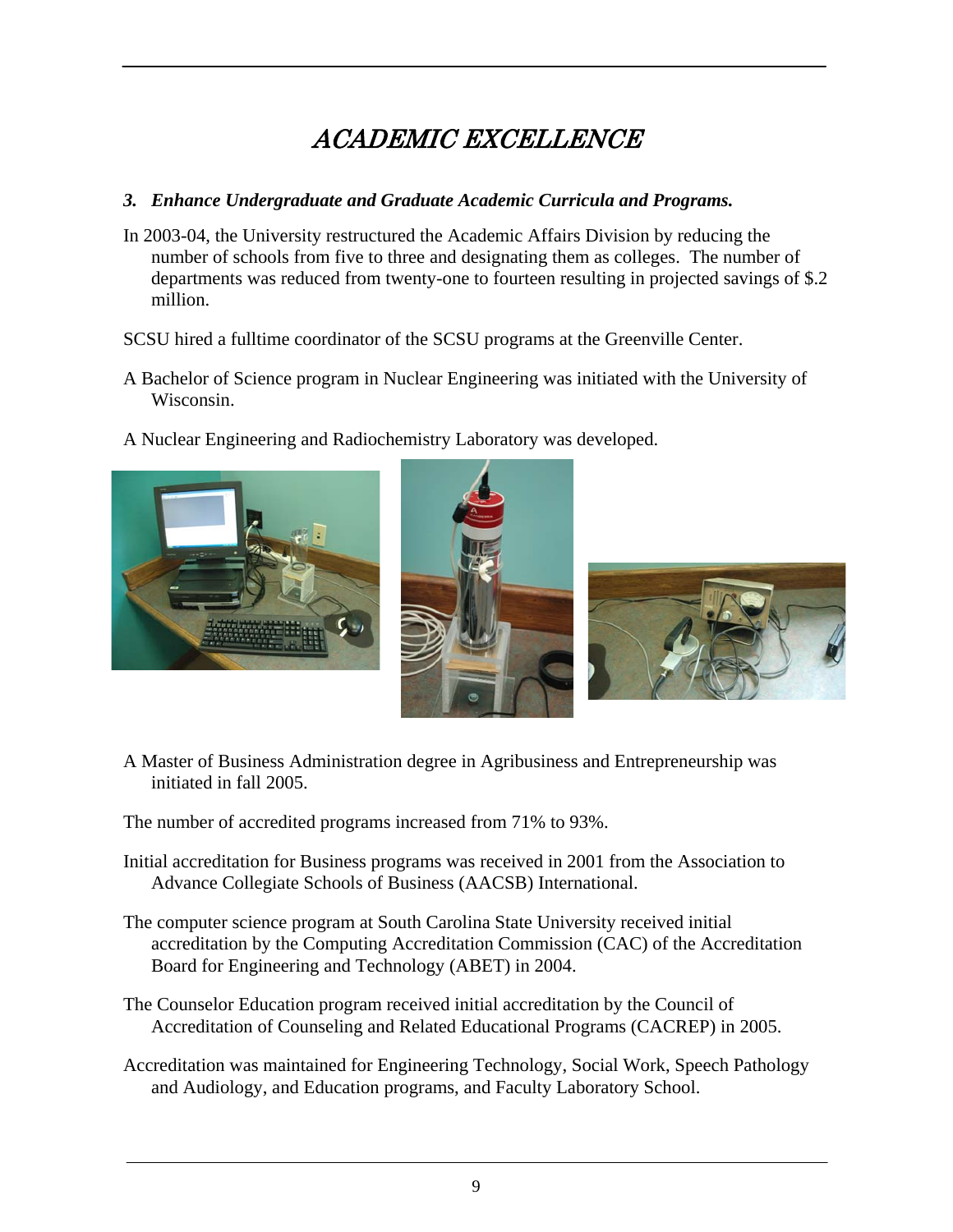Throughout this period, South Carolina State University ranked among the top colleges and universities in the production of minority baccalaureate degrees awarded by *Black Issues in Higher Education* in the following areas.

 Mathematics and statistics All disciplines combined Agriculture, agriculture operations and related sciences Biological and biomedical sciences Computer and information sciences and support services Education English language and literature/letters

- A delegation of students from the South Carolina State University Honors Program claimed two 1st place awards in academic competition at the National Association of African American Honors Programs (NAAAHP) Conference held November 2-5, 2005, in Mississippi's capital city. Approximately 30 Historically Black Colleges and Universities- -with nearly 450 students and faculty in attendance — were represented at the annual NAAAHP Conference, whose theme was "Reflecting on our African American Heritage: Honoring the Past, Embracing the Future".
- On March 18, at the 2005 Electronic Media Festival in Rock Hill, Digital Media majors competed against other design entries from students at colleges and universities in Florida, Georgia, North Carolina, South Carolina, and Tennessee. In each category the judges chose the top three designs and then presented an award to the top entry in each category. In Digital Imaging, Theodore Barnes' entry, "Anointed" placed in the top three! In Web Page Design, Personal Web Site, SCSU Digital Media majors Blake Green, Marvin McClean, & Terrance Washington, took ALL TOP THREE BEST DESIGN POSITIONS! Blake Green's web site design took the top award.
- Felton Laboratory School earned the Palmetto Gold Award on January 12, 2005. This honor is awarded annually by the South Carolina State Board of Education. It recognizes those Public Schools with the highest levels of student academic achievement and fastest rates of improvement. In 2003 - 2004, Felton Laboratory School students had some of the state's highest scores on the PACT. Among elementary schools - only 98 schools earned the award and FLS was one of them. Only 10 middle schools earned the Gold Award and Felton was one of the ten.
- SCSU partnered with Council on Aging to sponsor elderly individual for Meals on Wheels.
- SCSU kicked off a campaign to construct a University Habitat for Humanity House.
- SCSU was cited by the United Way for an extraordinary increase of 100% in donations.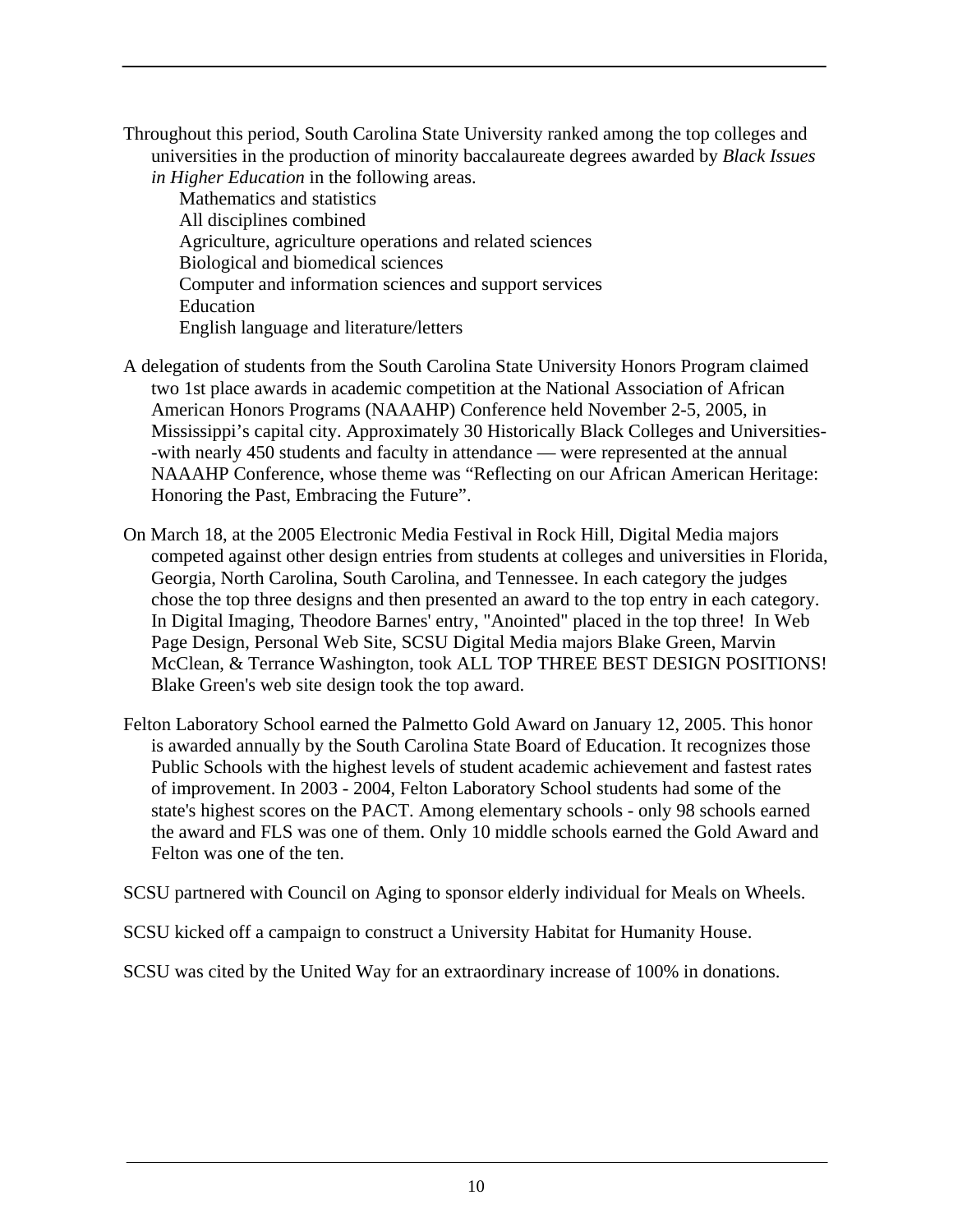The University's K-8 professional school (Felton Laboratory School) rating improved from unsatisfactory to an absolute rating of good.



The 2004 Honda Campus All-Star team from South Carolina State finished in the Final Four and earned \$12,500 for the University. The fifteenth annual academic competition featured teams from 64 historically black colleges and universities.



- *4. Advance the Research and Outreach Infrastructure at the University.*
- In 2004, South Carolina State University's 1890 Research and Extension Program's mobile technology learning center was delivered. The customized Winnebago that will travel across the state of South Carolina is equipped with a 12-station internet ready computer lab, a child development classroom, dual generators, a satellite and an instructor work station. By design, the mobile technology center will deliver the services that 1890 Extension provides such as 4-H and youth development, family life and nutrition, adult leadership and community development, small farm assistance, and computer literacy classes to the citizens of the State.

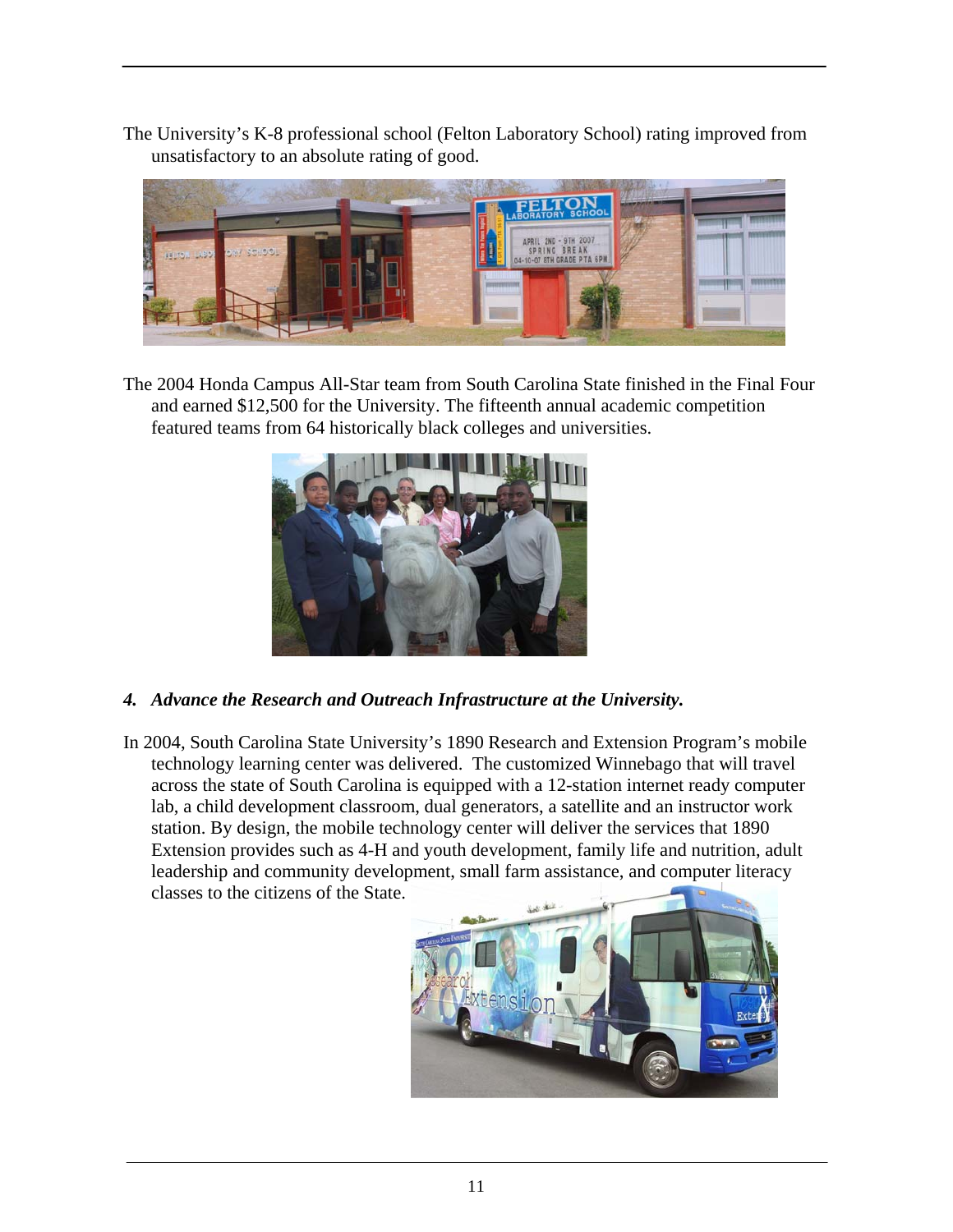### ENROLLMENT

### *5. Enhance the Recruitment and Enrollment Process.*

The fall 2004 enrollment of 1,206 new students was the highest in University history.

SCSU initiated High School Scholars Program with over 1,000 students in attendance.

SCSU increased its number of Life Scholarships by 43%.

Increased the enrollment of first-time students by 24% over three years.

Ranked fourth  $(4<sup>th</sup>)$  in the nation by the Washington Monthly on Social Mobility for exceeding the projected graduation rate of Pell Grant recipients in 2005-06.

Provided \$800,000 for institutional funded need-based grants during the report period.

Undergraduate headcount and FTE increased over the years, while graduate studies experienced a decrease in overall enrollment. This decline is primarily due to the ending of a special contract program for part-time graduate students to take one or two courses for recertification.

 $\frac{1}{2}$  **Fall 2001-2005**  $\frac{1}{2}$ 

| Fall 2001-2005 Headcount |       |       |       |       |       |  |  |  |  |
|--------------------------|-------|-------|-------|-------|-------|--|--|--|--|
| <b>Headcount</b>         | 2001  | 2002  | 2003  | 2004  | 2005  |  |  |  |  |
| Undergraduate            | 3,487 | 3,553 | 3,585 | 3,704 | 3,888 |  |  |  |  |
| Graduate                 | 980   | 1,015 | 881*  | 590*  | 558*  |  |  |  |  |
| <b>TOTAL</b>             | 4,467 | 4,568 | 4,466 | 4,294 | 4,446 |  |  |  |  |
|                          |       |       |       |       |       |  |  |  |  |
| Full-Time                | 3,386 | 3,477 | 3,506 | 3,604 | 3,786 |  |  |  |  |
| Part-Time                | 1,081 | 1,091 | 960   | 690   | 660   |  |  |  |  |
| <b>TOTAL</b>             | 4,467 | 4,568 | 4,466 | 4,294 | 4,446 |  |  |  |  |

#### **Fall 2001-2005 FTE**

| <b>FTE</b>    | 2001  | 2002  | 2003  | 2004  | 2005  |  |  |  |  |
|---------------|-------|-------|-------|-------|-------|--|--|--|--|
| Undergraduate | 3,397 | 3.440 | 3,499 | 3,637 | 3,669 |  |  |  |  |
| Graduate      | 448   | 484   | 450   | 339   | 337   |  |  |  |  |
| <b>TOTAL</b>  | 3,845 | 3.924 | 3.949 | 3.976 | 4,006 |  |  |  |  |

New recruitment materials (View Book, Travel Piece, and Web Post Cards) were published to enhance recruitment effectiveness in 2005.

Table Top Display boards and table cloths were purchased to coincide with the new recruitment materials and new SCSU branding image in spring 2006.

Laptop computers were purchased for all recruiters.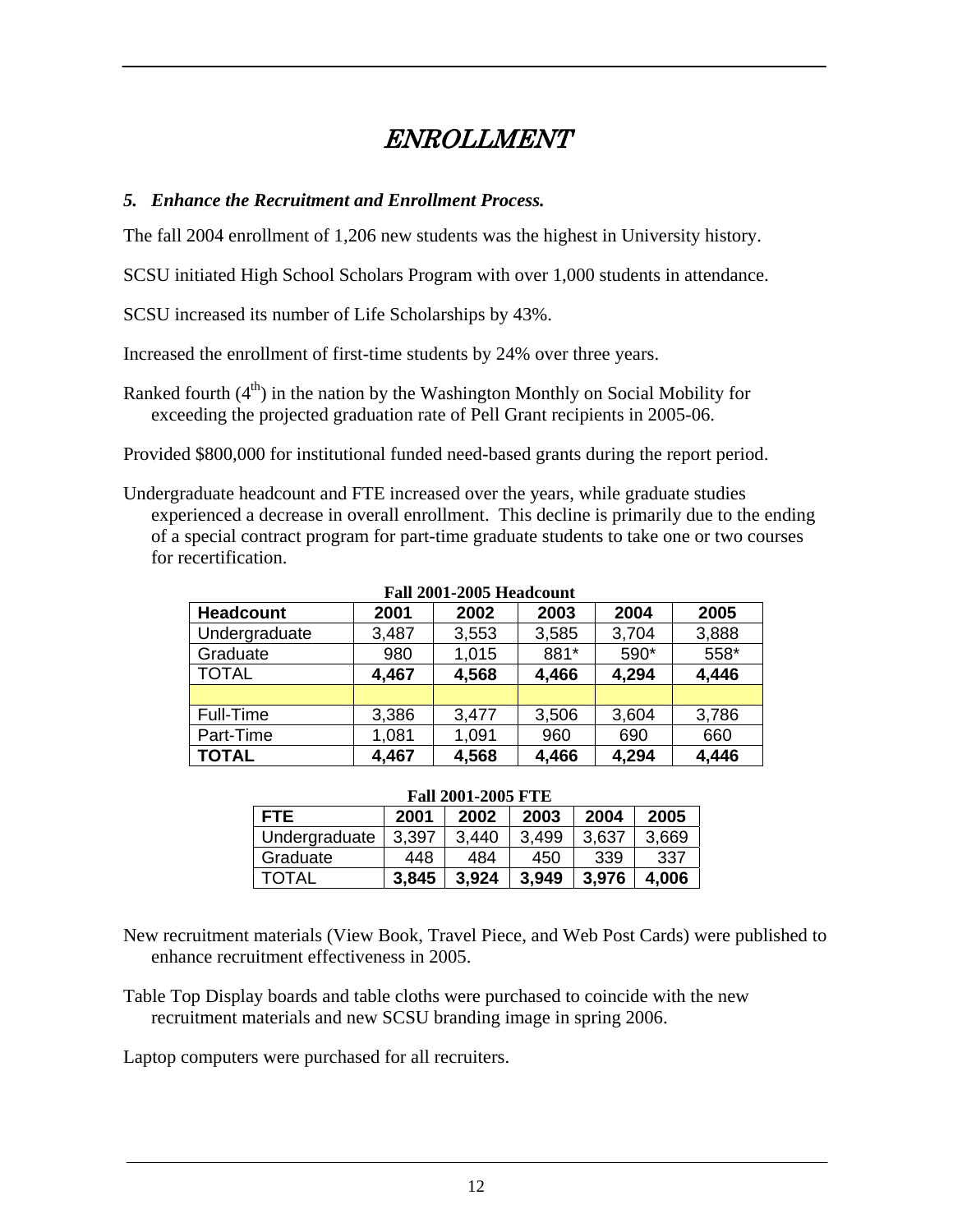- Four motor pool vehicles were reserved for the Office of Admissions for the purposes of year round recruitment.
- LCD Projector and Screen were purchased to enhance recruitment presentations.

Five temporary employees were made permanent.

Conducted a University call-a-thon to encourage accepted students to enroll.

Collaborated with several departments (Financial Aid, Registrar, Athletics, SSRP, Counseling Services, Housing, Academic Support, academic departments, etc.) in order to enhance the recruitment and enrollment process.

### *6. Improve the Retention Rate of Students.*

The graduation rate reached a high of 52.8% exceeding the average of peer institutions.

Retention rates for first-time full-time degree seeking students were as follows.

Fall 2001 – Fall 2002 73% Fall 2002 – Fall 2003 73.3% Fall 2003 – Fall 2004 69.3% Fall 2004 – Fall 2005 68.4%

The Office of Student Success and Retention was established in 2004 to offer assistance to students through advisement, counseling and tutoring to reverse the negative retention trend.

### STUDENT LIFE

### *7. Improve the Quality of Student Life.*

- Funding by Title III provided supplies and materials for the Student Center Conference rooms.
- The Awakening Lecture Series (ALS) and panel discussions provided exposure to global and collegian concerns. Renowned speakers and local panelists addressed students, faculty, staff and community on issues of concern/interest. During spring 2006, the Student Government Association participated in the National Black College Alumni Hall of Fame Forum – The Black Student Today Panel- "Addressing the State of African American Students Today, Tomorrow and Forever." There were six (6) celebrity participants that addressed many critical questions. The celebrities were Judge Glenda Hatchett, Ben Chavis – Belly, Thomas W. Dortch, Jr., A J Calloway, Bishop Dickie L. Robbins and Terica Kindred.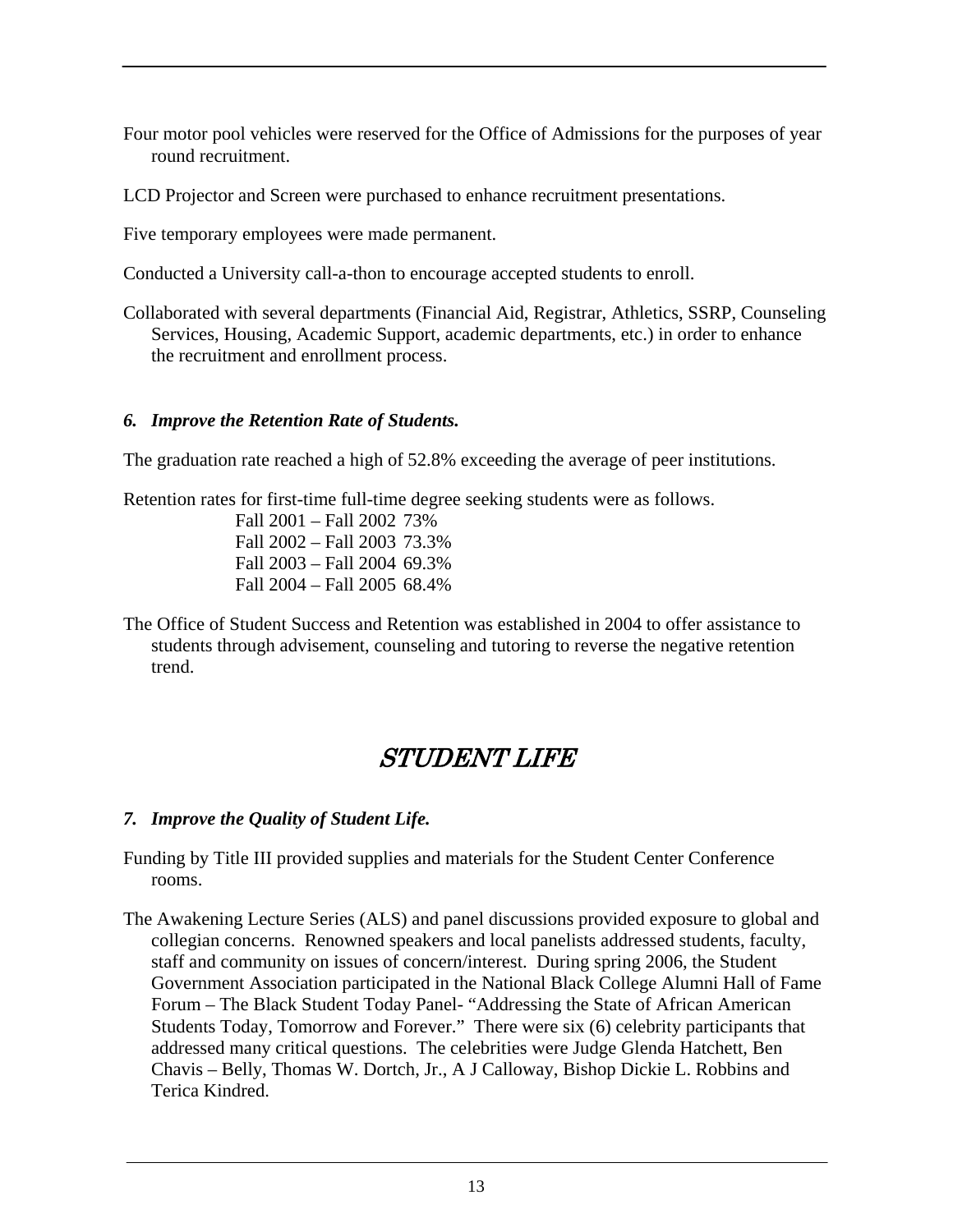- SGA and other student organizations have cosponsored special interest forums. Topics included credit cards and reports, default student loans and "The Basics of Car Care Especially for Women".
- The SCSU Student Government Association was named "HBCU Student Government Association of the Year" in 2003-04.



- Title III funding was instrumental in providing the opportunity for mentoring to take place for SCSU college students and middle school students participating in Project Flava. The college students served as mentors during a Civil Rights Tour of Atlanta and Savannah Georgia, and Selma and Montgomery, Alabama. This event was during the public school spring break 2006. This experience provided a wealth of knowledge regarding the Civil Rights Movement and the impact it had on African American history.
- The Smith Hammond Middleton Memorial Observance Program is observed every February  $8<sup>th</sup>$  on the campus. The media, campus and community participation usually ranges between 800 and 1000 observers. Speakers include victims of this tragic period and civil rights observers. Some of the speakers have been Dr. Cleveland Sellers, Orangeburg Massacre Panelist (former SCSU wounded student), Mr. Jack Bass (Orangeburg Massacre book author) and Dr. William Hine (SCSU



professor and narrator for the SHM, Film Documentary).

Leadership Development was provided for student leaders to participate in an annual two and a half day Leadership Retreat. Students were exposed to leadership strategies, program planning and implementation for the academic year. Periodically student leaders participate in national leadership initiatives, such as the Thurgood Marshall Scholarship and NASAP.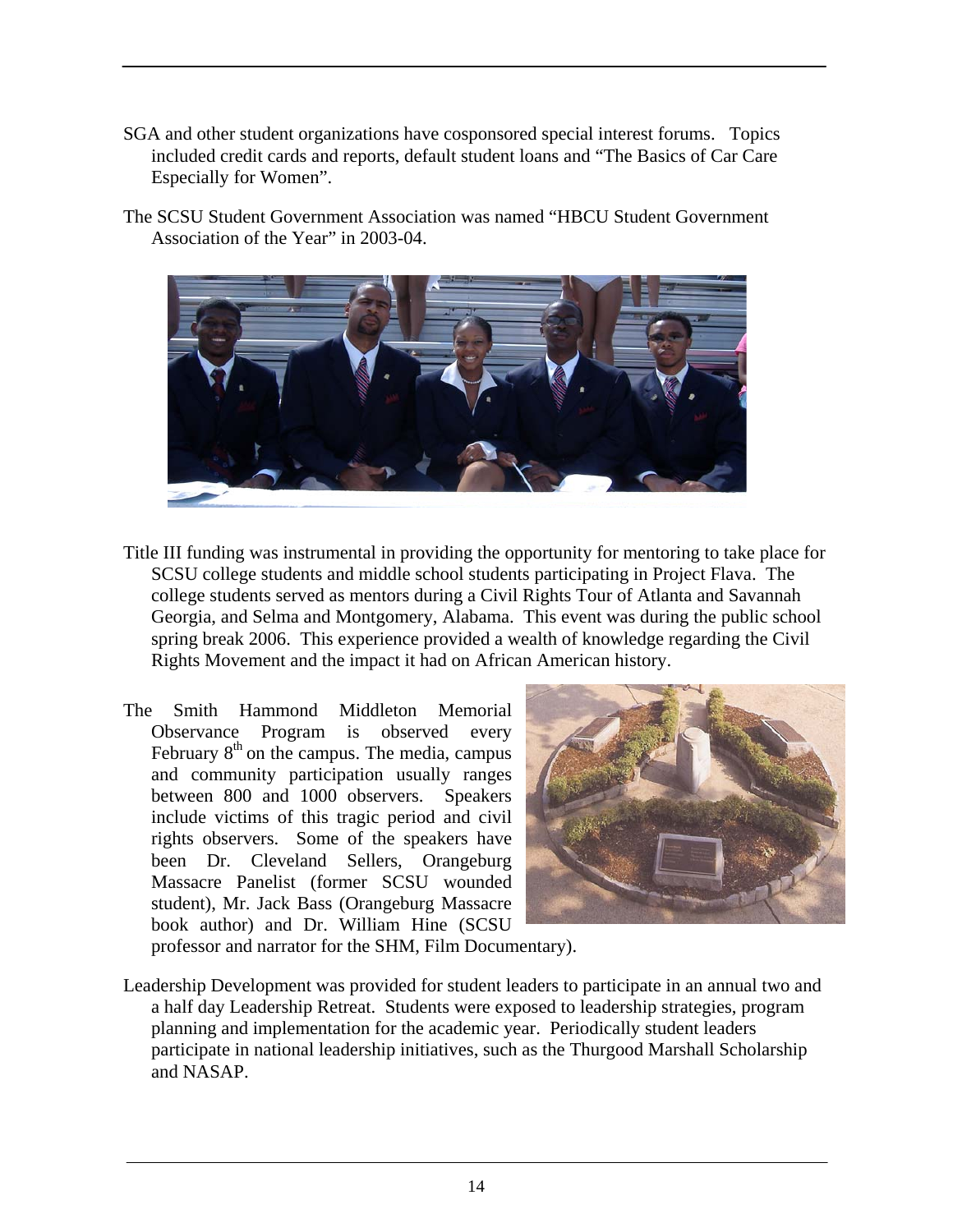- Student organizations participated in several annual community service initiatives (tutorial and mentoring support for schools, Boys and Girls Club, Senior Citizens Centers, and hospital)
- The Pan Hellenic Council contributed greatly to the financing of the first HBCU Habitat for Humanity house. All student organizations provided many work hours towards the completion of the house.
- Over twenty students and five faculty/staff members traveled during Spring Break 2006 to New Orleans and Mississippi for a Hurricane Katrina Clean-up Campaign. Many participants are encouraging others to share in this rewarding experience during spring break 2007.
- Eight student athletes in 2005 and twelve student athletes in 2006 were selected for recognition among the prestigious Arthur Ashe Scholars and listed in the national publication *Diverse Issues in Higher Education*.
- To provide better and more services to students, the Career Center was relocated to Belcher Hall, counselors were realigned to be consistent with the three academic colleges, installed a Career Center Web Site, acquired 3 computers to support students' online career building effort, increased partnerships with fortune 500 companies, and established the SCSU Business & Industry Cluster.
- The Office of Multicultural Affairs was established to recruit undergraduate international students and provide services designed to aid international students in areas unique to them. The office is responsible for the immigration advisement and document processing for all international students enrolled at the University.
- The Religious Life Council which includes the Christian Faith (seven (7) denominations) and four (4) other faiths sponsored two outstanding programs. The fall 2003 program was "The Celebration of Soldiers" which recognized students, faculty and staff serving in the Iraq conflict. The Student Government Association mailed special "SCSU Bulldog Care Packages" to deported students, faculty and staff serving in the Conflict. The spring 2004 program was the "Religious, Economic and Political Summit."
- During 2006, the complete organization chartering approval signatures were received for Iota Phi Theta Fraternity, Inc. to become a member of the SCSU Pan Hellenic Council. At the conclusion of Membership Intake in spring 2007, this Fraternity will be officially inducted in to the SCSU Pan Hellenic Council. When this induction is complete, the University will have all nine (9) members of the Pan Hellenic Council active on the campus.
- SGA sponsors annual trips to away football games. During 2002, a trip was sponsored to the MEAC Basketball Tournament. Trips are sponsored based upon financial readiness, student interest and date and location of the event. During Spring Break 2005, The Freshman Class sponsored a trip to Florida. The highlight of the trip was seeing "Miami Heat" play basketball.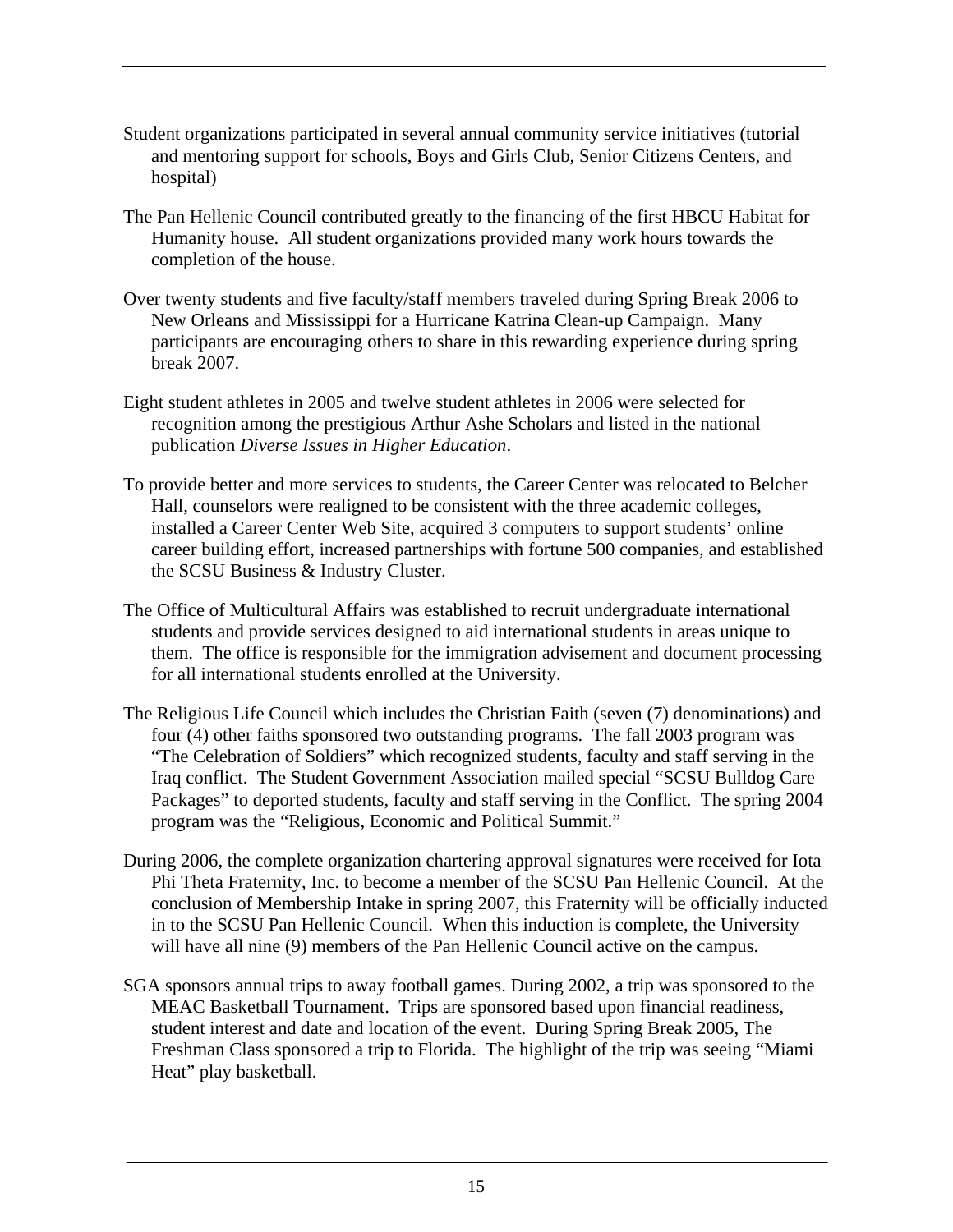The number of academically talented students (LIFE, HOPE, general, and presidential scholarship enrollees) increased since fall 2001.

The United Voices of Christ Gospel Choir (UVOC), a student organization, earned the outstanding honor of being named the "Number One Collegian Gospel Choir in the Nation" for 2005. During 2006, the title was shared with Benedict College. UVOC is in the preliminary stages of completing a gospel recording. During 2006, the choir celebrated their fifteenth anniversary.



The SC State Marching 101 Drumline was featured on the cover of *Dodge Ram Magazine*, a national publication received by all owners of Dodge Rams.



In 2004, the first Puppy Cheerleading Camp (Ages 3-10) was sponsored by the university cheerleading squad. Parents indicated that the camp was beneficial.

### *8. Enhance the Living and Learning Environment.*

During summer 2006, Summer School recreational offerings were reactivated. The provisions were "Evenings of Jazz" with refreshments, mix and mingle and free play in the Game room/ Student Center. Students, as well as camp participants, also enjoyed board games.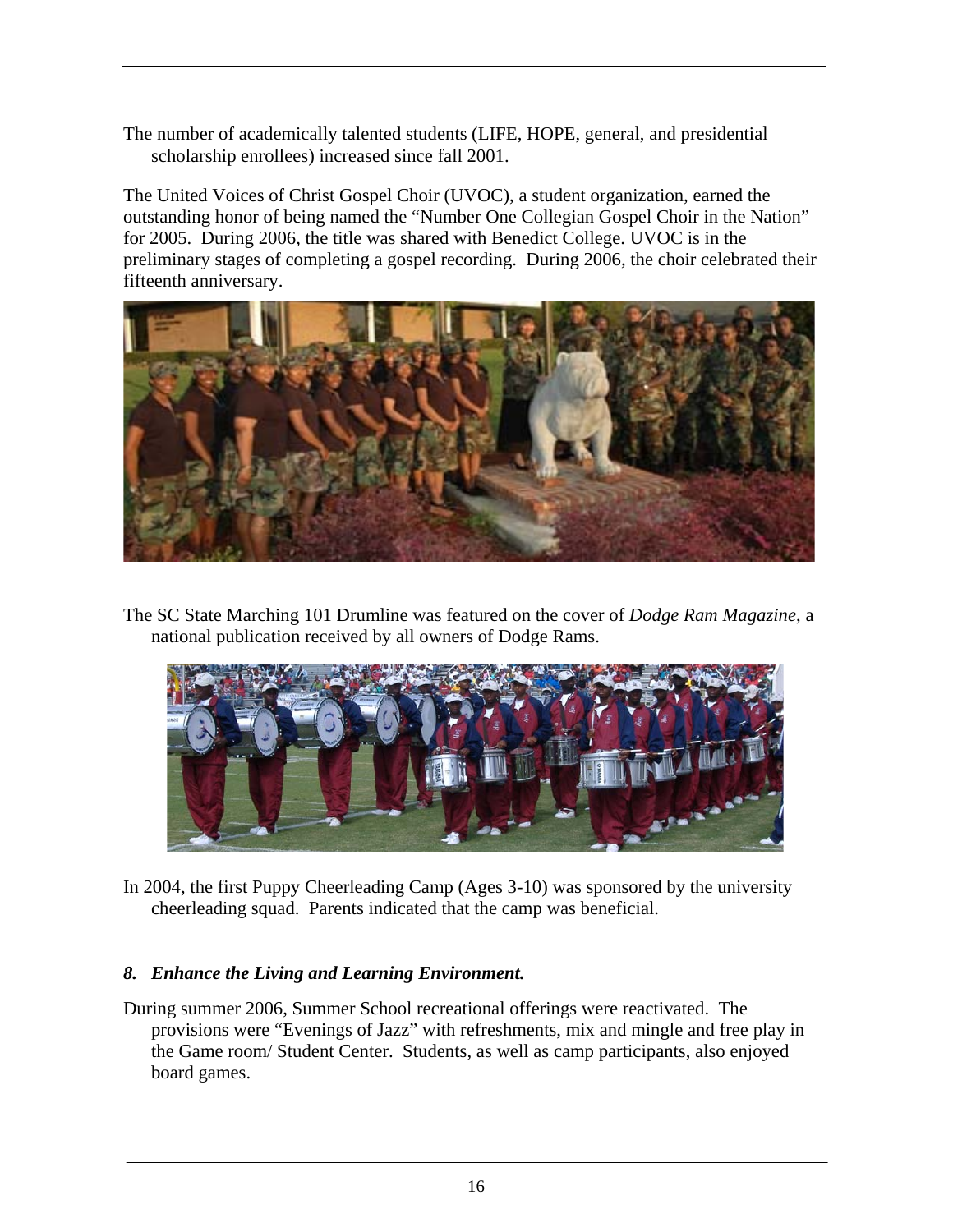- All of the student housing units on campus received significant repairs and upgrades including painting, installation of flooring, selected replacement of furnishing, and new furniture for the lounge areas of each residence hall and lounge furniture for the Student Union and Pitt area.
- Renovations and upgrades of \$0.3 million were made to dining facilities and created seven venues for student food services. The Student Center's Pitt was upgraded to a Food Court to include sub, pizzeria a nd smoothie styled restaurants. Truth Hall Dining facilities were converted to a convenience store and internet café. Washington Dining Hall was renovated into a servery with six stations and upgraded dining room.



During 2004-05, a barber shop was reactivated in the Student Center.

- A new website was developed and includes a handbook, game(s) rules, Code of conduct and the sports offered. A partnership has been formed with Claflin University and O-C Technical College for intramural sports.
- Dukes Gym was reopened with the help of Johnson Controls to have a facility for Intramural Sports and classes. Upgrades included new basketball rims, fixing and resurfacing the gym floor and upgrading the weight room.



- During 2006, the K.W. Green Student Center Bowling Lanes were upgraded. Six lanes are fully automated. These lanes are used for free play and intramural bowling leagues for students, faculty and staff. Free play is also provided for the community. Interest in bowling leagues is increasingly popular.
- Coin operated pool tables were installed in the Game room/K.W. Green Student Center. Tables are used for student free play and tournaments sponsored by the Recreational Games Committee/Student Union Board.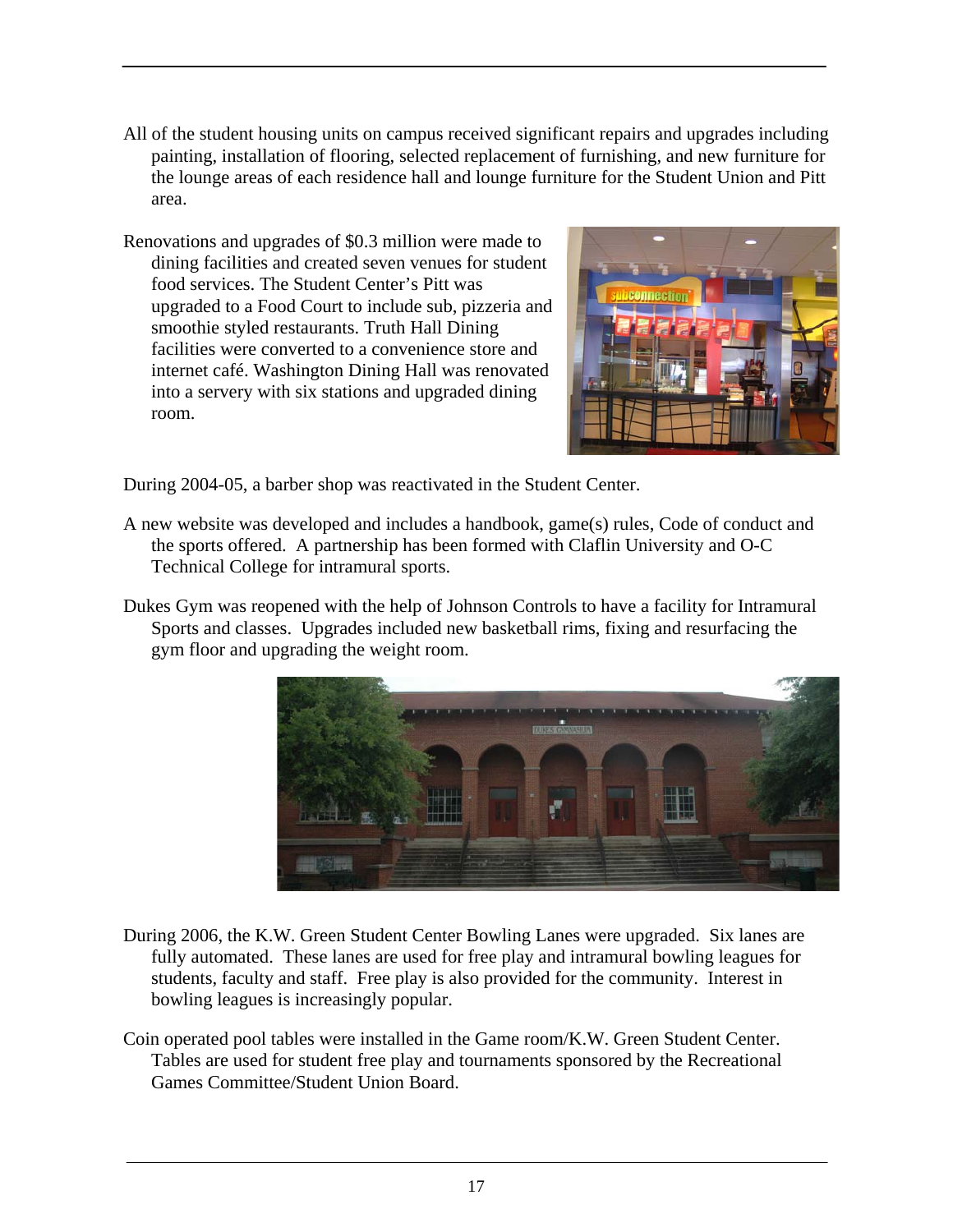A large electronic screen, projector, and DVD/VCR were installed in the Bulldog Lounge/KW Green Student Center. Student organizations, academic units and offices can present power point presentations and other video materials.

| <b>Fall Residence Hall Occupancy/Capacity</b> |       |       |       |       |       |  |  |  |  |
|-----------------------------------------------|-------|-------|-------|-------|-------|--|--|--|--|
|                                               | 2001  | 2002  | 2003  | 2004  | 2005  |  |  |  |  |
| Occupancy                                     | 1672  | 1887  | 2050  | 2129  | 2105  |  |  |  |  |
| Capacity                                      | 2049  | 2014  | 2137  | 2313  | 2250  |  |  |  |  |
| Percentage                                    | 81.6% | 93.7% | 95.9% | 92.0% | 93.6% |  |  |  |  |

On campus residence hall occupancy remained relatively stable over this five-year period.

Campus security was enhanced in a number of ways, including: Campus Safety Campaign with new emergency call number (803) 516-4111; high profile patrols on campus to include use of 29 residence life security officers inside residence halls and expanded uniform police and security outside of residence halls; improved the level of communication between University Police and students, staff and visitors through enhanced safety awareness; and hired 4 additional police officers and 2 dispatch/communication officers to provide better service and visibility for the University campus community.

# UNIVERSITY IMAGE

### *9. Enhance and Expand the Visibility of the University and Its Programs.*

- Contracted with Semaphore to provide marketing, branding and consultant strategies for the University.
- In October 2005, the Transportation Center was named for Congressman James E. Clyburn, an alumnus who distinguished himself by becoming the first African American to serve in Congress since reconstruction.
- A University Board of Visitors was established in 2005 to secure private resources, enhance the image of the University, serve as an advisory body to the Board of Trustees, and to serve as an advocate of the University.

The class of 1962 donated \$18,000 to purchase a new basketball scoreboard for SHM arena.

- The Nuclear Engineering Program was featured in the November 2005 edition of Nuclear News.
- Football fans set a record attendance of 71,000 for the 2005 season, exceeding the previous record of 62,000.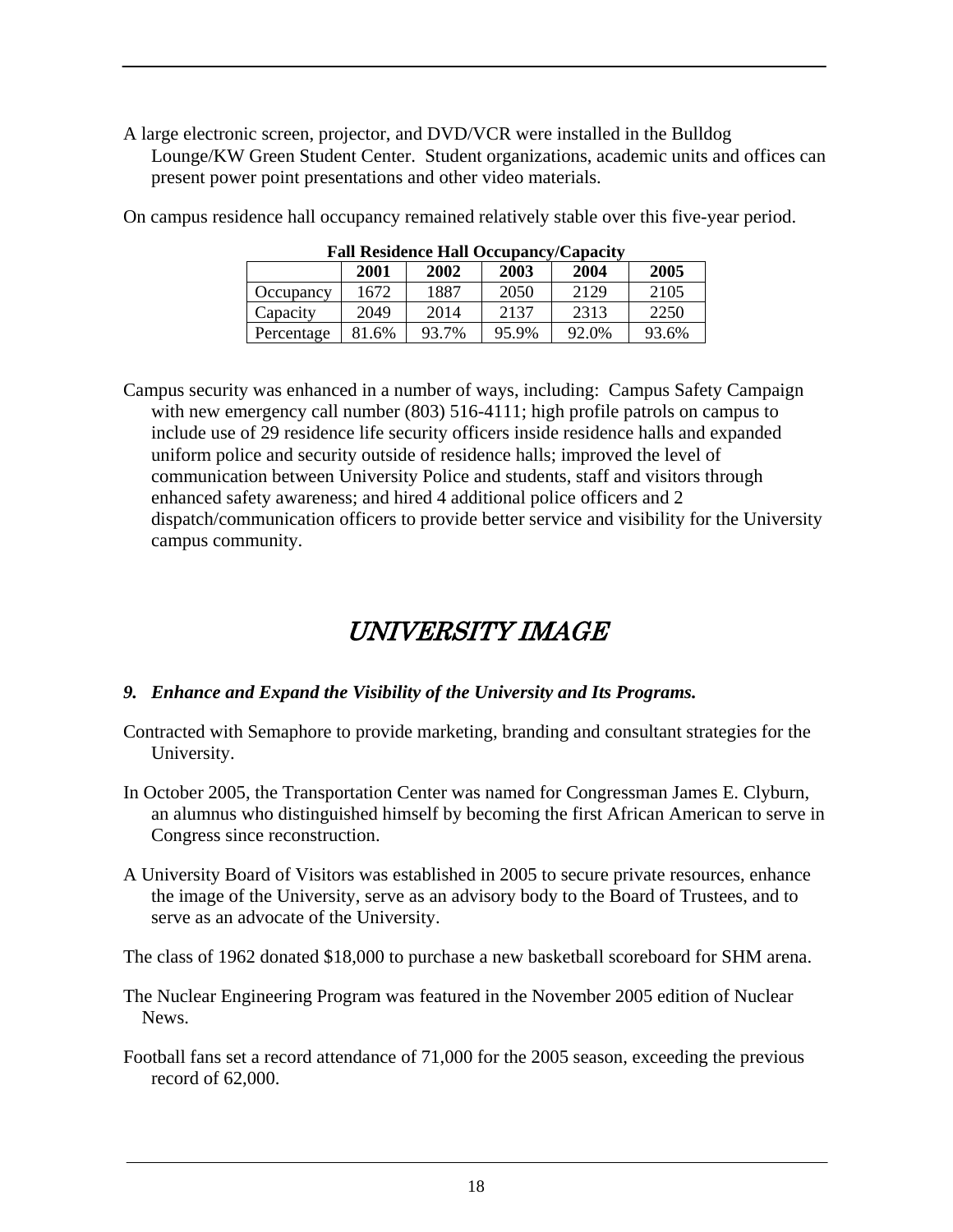One quad in Queens' Village has been up-fitted to provide guest suites for the University.

Suite boxes in the stadium have been upgraded.

- The Front entrance of the campus has been transformed with new landscaping and newly constructed walls bearing the institution's name.
- SCSU erected a sculptured Bulldog mascot at front entrance.

The Department of Athletics was relocated to a renovated Rowe Hall.

SCSU purchased new robes for the Concert Choir.

SCSU purchased new uniforms and new instruments for the Band.

- A ceremonial mace was commissioned for the University and has been featured in Medallic Art Company's national brochure.
- Favorable coverage of the university in the media increased, and of the approximately 4400 articles appearing about the University, fifty six (56) or less than 1.5% were unfavorable.
- SCSU reduced the number of temporary positions (P-13) on its payroll by 65%.
- SCSU named the Walnut Room for Robert S. Evans for his many years of dedicated service in heading the University Food Services Department.
- SCSU hired the first female Athletics Director in the University's History.
- SCSU reestablished or reactivated the Macon Middle, Nashville, and Savannah Alumni Chapters and chartered Band Program Activity Chapter of the SCSU National Alumni Association.
- In concert with the Student Government Association, funds were raised to build a Habitat for Humanity home, only the second built by an HBCU.



The Men's Tennis Team won its conference title in 2004, 2005, and 2006.

The Women's Tennis Team won its conference title in 2005 and 2006.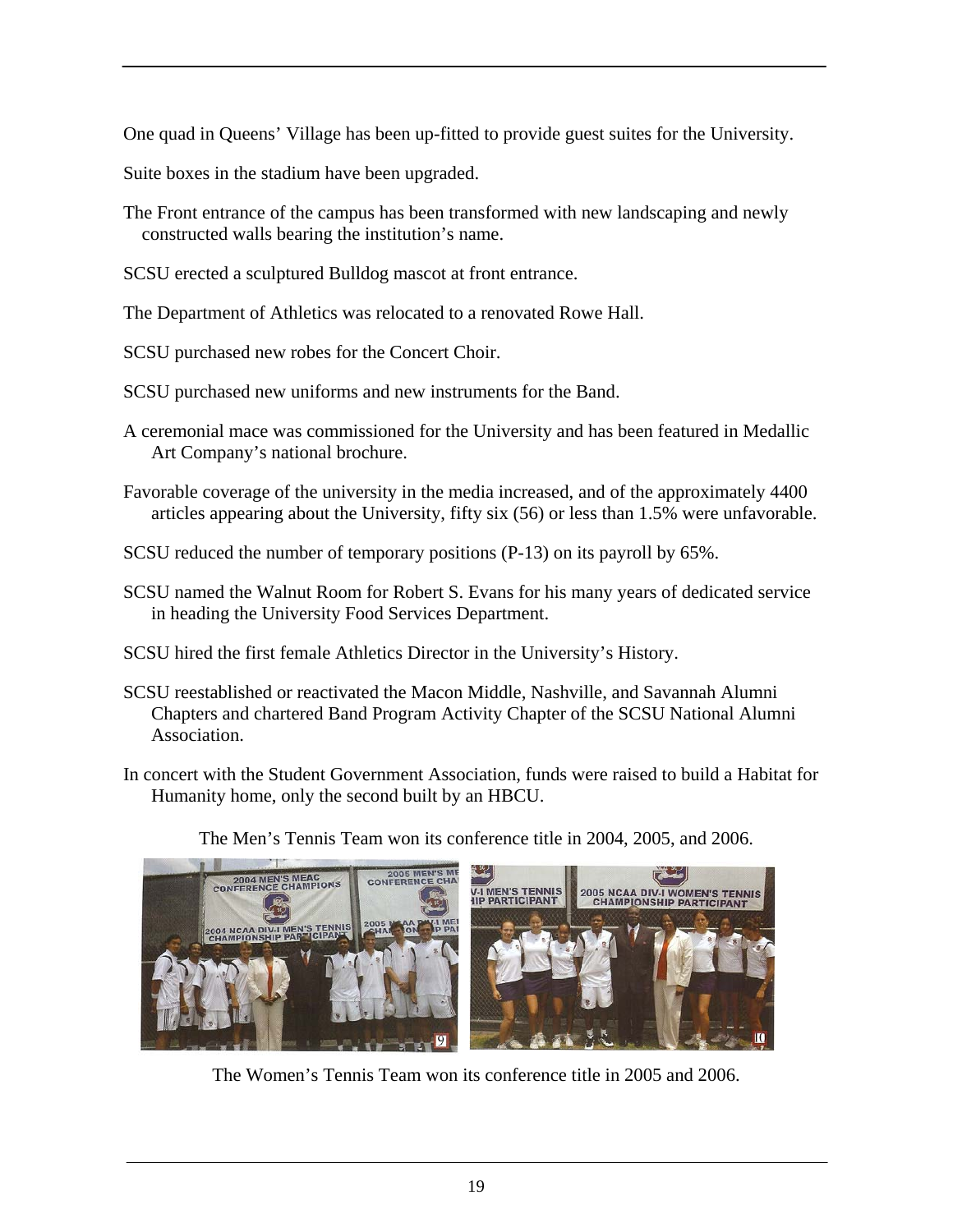The Men's Basketball and the Football teams won their conference titles in 2004.

In 2003, SCSU provided a softball facility in the northwest corner of the athletics precinct.

In 2005, a scoreboard was added to the softball field.

### *10. Improve Customer Service.*

- In pursuit of excellent customer service and continuous quality improvement at South Carolina State University, the Customer Service Committee was established in early 2001 by then President, Dr. Leroy Davis. Each October, the University celebrates customer service week with various activities sponsored by administrative divisions throughout the week. Following are a few highlights from various years.
	- 2001-- Committee members distributed 2500 smiley face lollipops at all entrances between 7:30 a.m. – 9:30 a.m.
	- 2002 --All university employees and students received key rings with the theme, "SCSU Lighting Your Way".
	- 2003 All university employees were challenged to "KISS" Keep Issuing Sincere Service and were provided the Keys to Customer Service at South Carolina State University.
	- 2004—Committee members welcomed all visitors to the campus between 7:45 am 8:30 am emphasizing the theme: Closing or Bridging the Communication Gap with Service; a kick-off breakfast was held for all employees and students; and the President's Office hosted an OPEN HOUSE.
	- 2005 President Andrew Hugine presented special recognition for Quality Service to employees at the Annual Celebration Program. The Staff Development and Training Office sponsored a workshop for all Administrative Professionals in office decorum and body language. In April 2005, the first Annual Administrative Professional Recognition Day was held. In February 2005, the first annual recognition luncheon for the Staff Employees and Teachers of the year was held, which recognizes employees who have distinguished themselves by excellence in their performance and customer service to the University.

SCSU started a shuttle bus service.

The University now holds two fall commencement ceremonies, which began in fall 2004 to better accommodate graduating students and their parents.

SCSU increased faculty and staff salaries.

Salaries increased for campus police officers by 14%.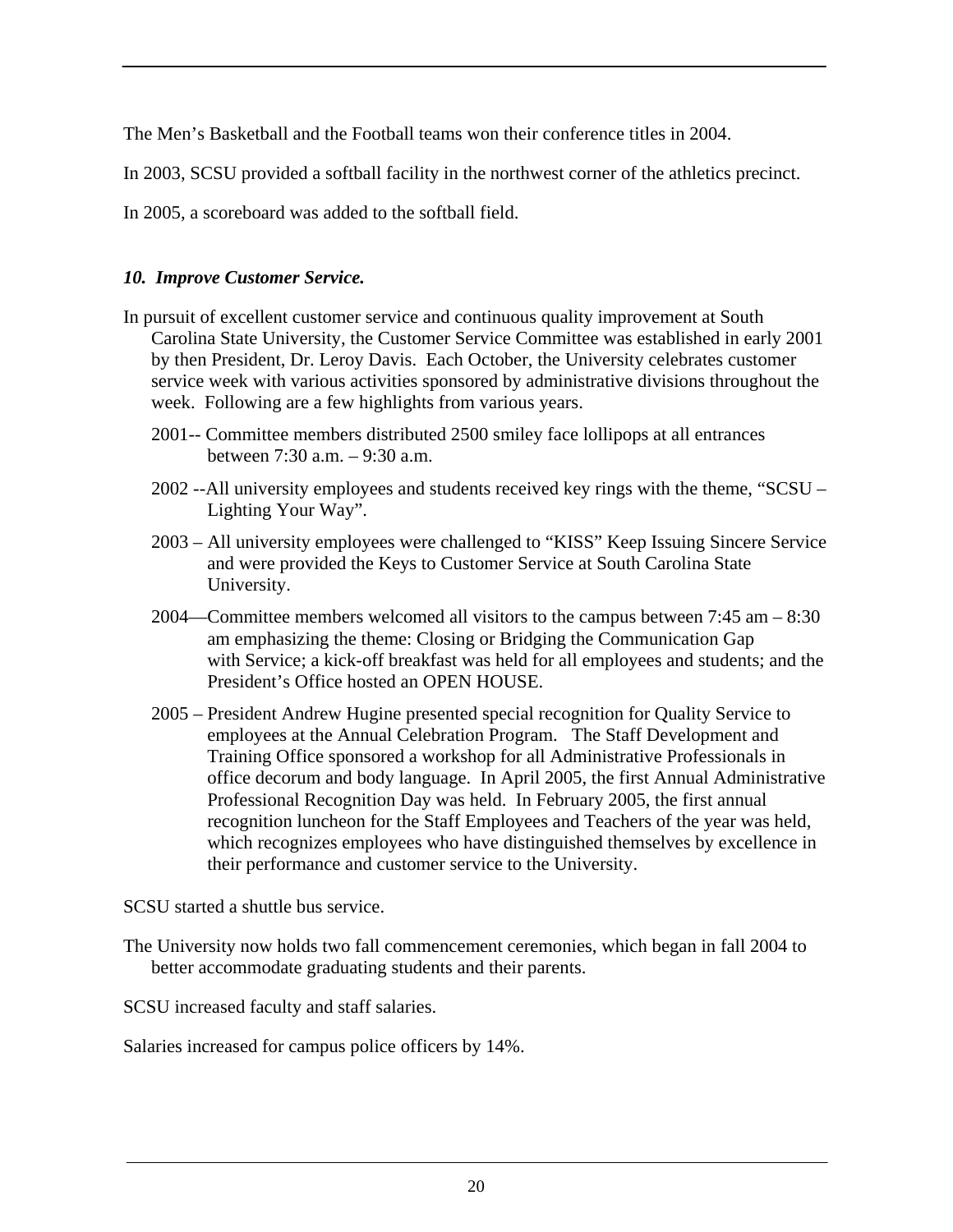# **TECHNOLOGY**

### *11. Upgrade and Expand the Infrastructure for Telecommunications and Technology Campus-Wide.*

Technology is being upgraded through the installation of the \$0.4 million Banner Administrative Computer System.

The Commencement ceremony was aired worldwide through Webcast.

- Thurgood Marshall Scholarship Fund-HP Technology initiative provided two new servers that were used to upgrade the university E-mail and Web Server.
- The Bulldog Connection web portal was implemented. This facilitates greater communication between the university and its constituents. Students use it to register for courses and check grades and other information.
- The University embarked on a project to upgrade the legacy administrative software to Banner, a client/sever methodology using Oracle Database.
- Network Storage capacity increased to allow students and employees ability to save files on the network and share files in a secure environment.
- The use of mobile technology was expanded by implementing a Blackberry server. This allows users access to Microsoft Outlook applications via their cell phone.

### *12. Expand the Use of Technology In All University Areas.*

The University has installed 25 Electronic/SMART Classrooms



A new One-Card System from General Meters was installed.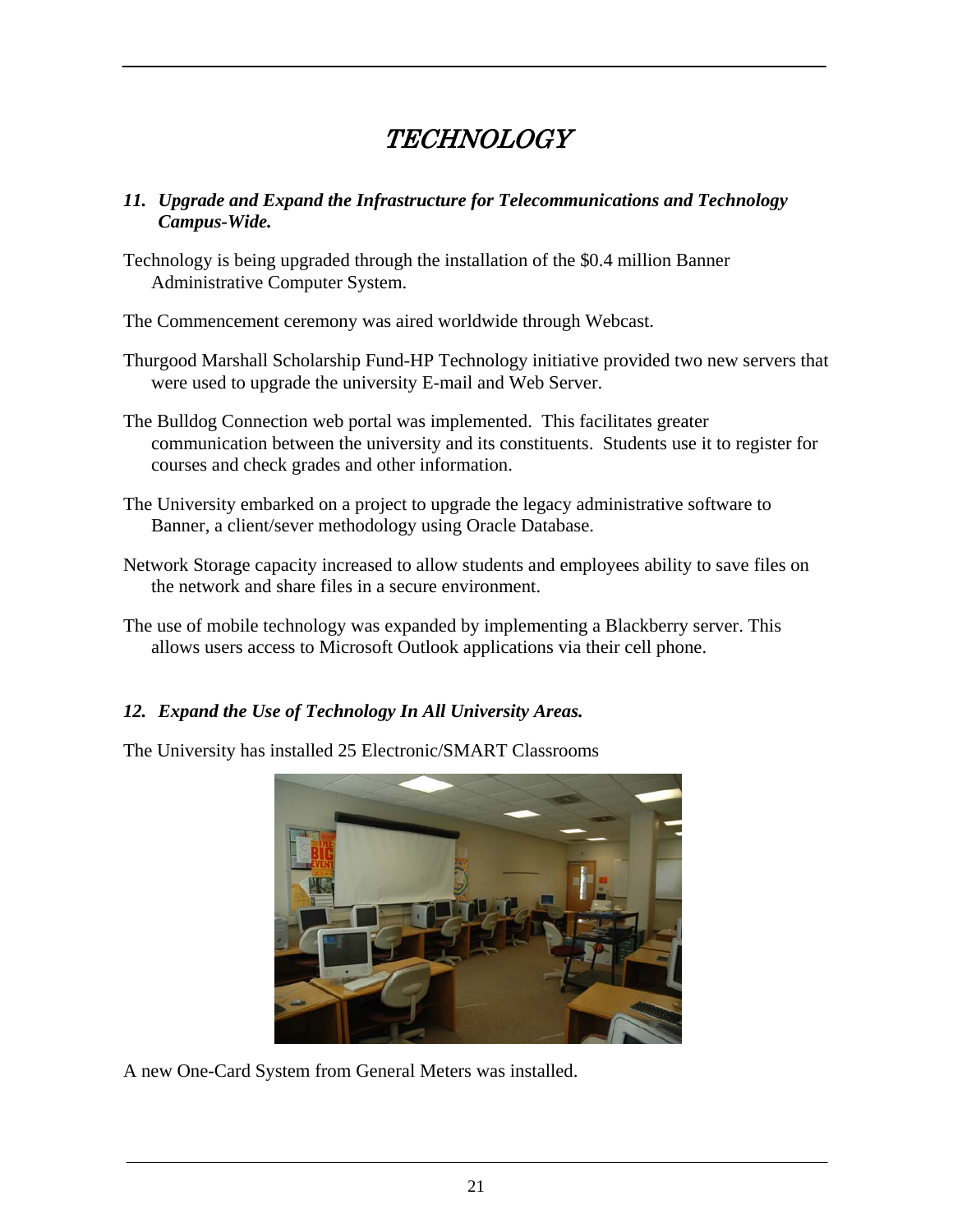A \$1,066,300 Technology Grant funded through CHE with Educational lottery funds in 2002- 2003 funded the following initiatives:

- o Enhanced data network infrastructure and security to support student network access from dorms and off-campus.
- o Implemented a training program for faculty and staff, to increase competence in academic and administrative uses of technology (including Blackboard workshop for Faculty Technology Leaders).
- o Upgraded computers for faculty who successfully completed the training curriculum.
- o Expanded network access and instructional technology tools in classrooms and in the library for use by campus and community patrons.
- o Implemented document imaging and management solutions for student records.
- o Upgraded faculty and staff telephones (100 analog phones/w display).
- o Purchased multimedia equipment for faculty/staff check-out.

The Employee Leave System was modified to provide employees web access to leave reports.

Web-based applications were implemented that allow communication and participation via the web (e.g. Registration for the English Proficiency Exam).

# FISCAL AND ADMINISTRATIVE MANAGEMENT AND ACCOUNTABILITY

### *13. Improve Fiscal Management.*

In fall 2003 South Carolina State University took measures to ensure its finance and management operation functions effectively. The University hired additional personnel, contracted the services of an audit expert and implemented new policies and procedures for its employees.

SCSU outsourced ground maintenance to a minority firm, Enviro Ag.

- Sodexho was selected as the outsourced facilities management provider with minority partner Clement Wynn for South Carolina State University in 2004.
- Sodexho was selected as the outsourced food service provider for South Carolina State University effective fall 2004.
- In order to minimize student receivables the University implemented the use of a check verification system.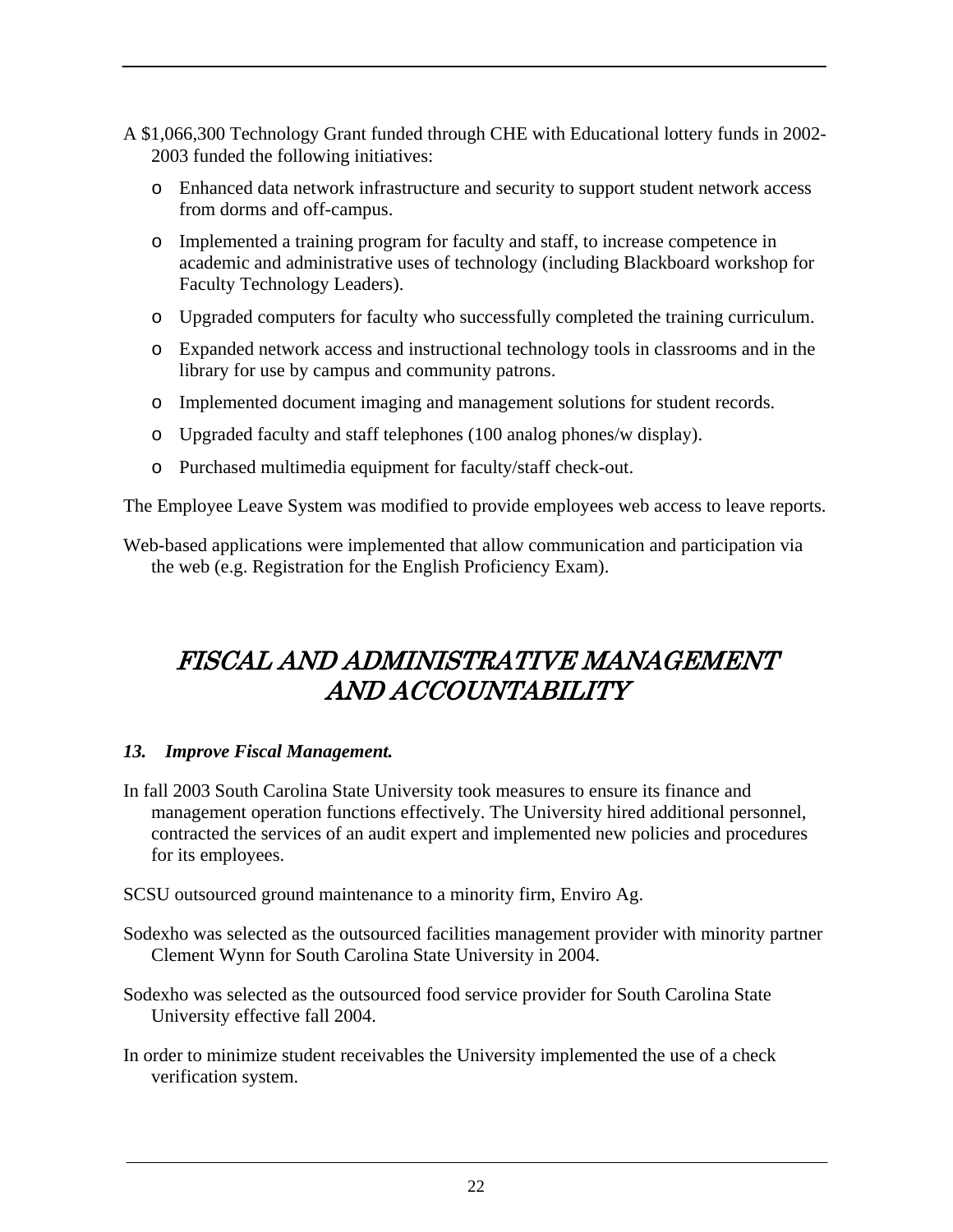Enhanced the University's finances and management, which resulted in rescinding the mandatory ten-day furlough of all employees.

South Carolina State University received notification that the 2005 comprehensive annual financial report (CAFR) for the fiscal year ended June 30, 2005, qualified for a Certificate of Achievement for Excellence in Financial Reporting by the Government Finance Officers Association of the United States and Canada. The Certificate of Achievement is the highest form of recognition in governmental accounting and financial reporting and its attainment represents a significant accomplishment by an agency and its management.

Recovered over \$.2 million of reimbursable grant dollars due the University.

SCSU established the Office of Budgets.

Ended each fiscal year with a surplus.

Reduced audit findings exceptions by 75%.

In spite of continuous decreases in state appropriations as illustrated below and on the next page, SCSU employed efficient and effective methods to meet its obligations.

| Year                 | 2001-2002 | 2002-2003                                               | 2003-2004 | 2004-2005 | 2005-2006    |                  |
|----------------------|-----------|---------------------------------------------------------|-----------|-----------|--------------|------------------|
| <b>Appropriation</b> |           | $$24,349,522$ $$21,734,854$ $$20,887,568$ $$20,210,171$ |           |           | \$21,040,022 |                  |
| <b>Difference</b>    |           | $-10.74\%$                                              | $-3.9\%$  | $-3.24\%$ |              | $4.11\%$ -13.59% |

**Five-Year Comparison of State Education Appropriations** 

### *14. Improve Administrative and Managerial Efficiency and Accountability.*

Administrative changes/restructuring between 2001 and 2006:

An Executive Assistant to the President was named in 2003.

- Division of Academic Affairs reorganized from five schools to three colleges and school of graduate studies effective fall 2004.
- The infrastructure for research was enhanced through the elevation of the Executive Director of 1890 Programs to Vice President of 1890 Research and Extension; which supervises the combined grants administration and sponsored grants program and the University Center of Excellence in Transportation. In July of 2005 this Position was changed to the Vice President for Research & Economic Development and has direct supervision over the Executive Directors of 1890 Programs, Sponsored Programs, Economic Development and James E. Clyburn Transportation Center.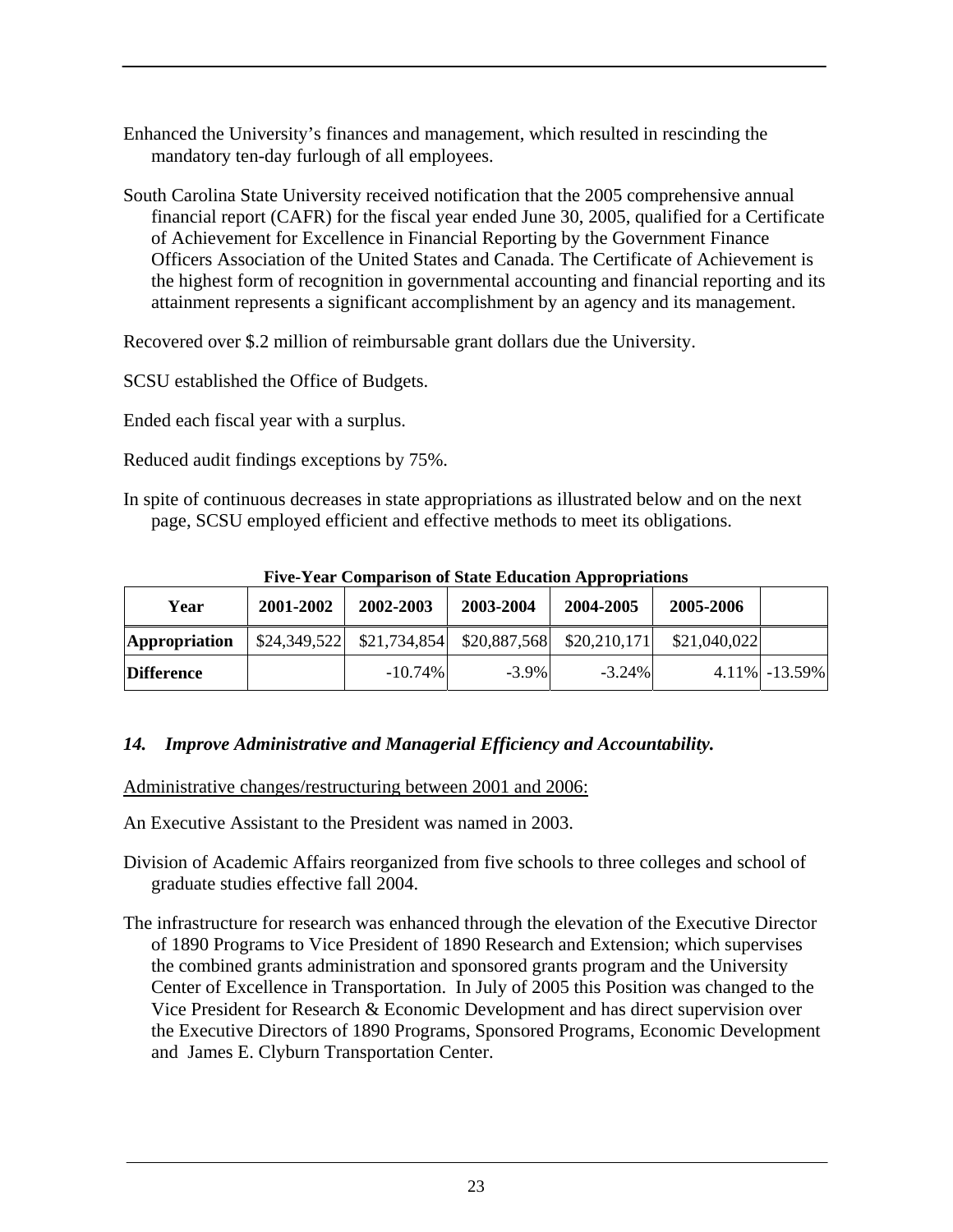| <b>Revenues</b>                                           | For the Year Ended June 30,      |          |          |          |          |  |  |  |  |
|-----------------------------------------------------------|----------------------------------|----------|----------|----------|----------|--|--|--|--|
|                                                           | (amounts expressed in thousands) |          |          |          |          |  |  |  |  |
|                                                           | 2005                             | 2004     | 2003     | 2002     | 2001     |  |  |  |  |
| <b>Operating Revenues:</b>                                |                                  |          |          |          |          |  |  |  |  |
| Student tuition and Fees (net of scholarship              | \$24,380                         | \$19,793 | \$17,052 | \$15,347 | \$14,171 |  |  |  |  |
| allowance)                                                |                                  |          |          |          |          |  |  |  |  |
| <b>Federal Grants and Contracts</b>                       | 25,535                           | 22,440   | 21,886   | 20,541   | 20,682   |  |  |  |  |
| <b>State Grants and Contracts</b>                         | 7,141                            | 3,980    | 3,236    | 2,598    | 1,092    |  |  |  |  |
| <b>Local Grants and Contracts</b>                         |                                  |          |          |          |          |  |  |  |  |
| <b>Non-Government Grants and Contracts</b>                | 154                              | 95       | 45       | 27       |          |  |  |  |  |
| Sales and Services of Educational and Other<br>Activities | 485                              | 456      | 323      | 352      | 1,290    |  |  |  |  |
| Sales and Services of Auxiliary Enterprises               |                                  |          |          |          |          |  |  |  |  |
| (net of scholarship allowance)                            | 10,758                           | 8,261    | 5,911    | 6,994    | 6,038    |  |  |  |  |
| <b>Other Operating Revenue</b>                            | 3,021                            | 1,864    | 1,661    | 1,059    | 662      |  |  |  |  |
| <b>Total Operating Revenue</b>                            | 71,474                           | 56,889   | 50,114   | 46,919   | 43,935   |  |  |  |  |
| <b>Non-Operating Revenues:</b>                            |                                  |          |          |          |          |  |  |  |  |
| <b>State Appropriations</b>                               | 23,170                           | 22,576   | 24,642   | 27,562   | 29,465   |  |  |  |  |
| Gifts, Grants and Contracts                               | 5,365                            | 453      | 375      | 291      | 364      |  |  |  |  |
| <b>Interest Income</b>                                    | 262                              | 76       | 539      | 260      | 99       |  |  |  |  |
| <b>Other Non-Operating Revenue</b>                        | 233                              | 5,679    | 5,556    | 1,141    |          |  |  |  |  |
| <b>Total Non-Operating Revenue</b>                        | 29,030                           | 28,784   | 31,112   | 29,254   | 29,928   |  |  |  |  |
| <b>Total Revenues</b>                                     | \$100,504                        | \$85,673 | \$81,226 | \$76,173 | \$73,863 |  |  |  |  |

| <i>Expenses</i>                           | For the Year Ended June 30,      |              |              |              |  |  |  |  |  |
|-------------------------------------------|----------------------------------|--------------|--------------|--------------|--|--|--|--|--|
|                                           | (amounts expressed in thousands) |              |              |              |  |  |  |  |  |
|                                           | 2005                             | 2004         | 2003         | 2002         |  |  |  |  |  |
| <b>Operating Expenses:</b>                |                                  |              |              |              |  |  |  |  |  |
| <b>Compensation and Employee Benefits</b> | \$<br>48,571                     | \$<br>44,877 | \$<br>46,243 | \$<br>48,627 |  |  |  |  |  |
| Service and Supplies                      | 33,447                           | 22,469       | 16,332       | 18,892       |  |  |  |  |  |
| Utilities                                 | 3,026                            | 2,308        | 2,370        | 1,844        |  |  |  |  |  |
| Depreciation                              | 1,920                            | 1,795        | 1,801        | 1,902        |  |  |  |  |  |
| Scholarships and Fellowship               | 8,478                            | 8,967        | 9,182        | 7,768        |  |  |  |  |  |
| Bad Debts, Loan Cancel and Others         |                                  | 307          | 208          | 1,698        |  |  |  |  |  |
| <b>Total Operating Expenses</b>           | 95,442                           | 80,723       | 76,136       | 80,731       |  |  |  |  |  |
| <b>Non-Operating Expenses:</b>            |                                  |              |              |              |  |  |  |  |  |
| Interest and Other                        | 604                              | 436          | 333          | 334          |  |  |  |  |  |
| <b>Total Non-Operating Expenses</b>       | 604                              | 436          | 333          | 334          |  |  |  |  |  |
| <b>Total Expenses</b>                     | \$96,046                         | \$81,159     | \$76,469     | \$ 81,065    |  |  |  |  |  |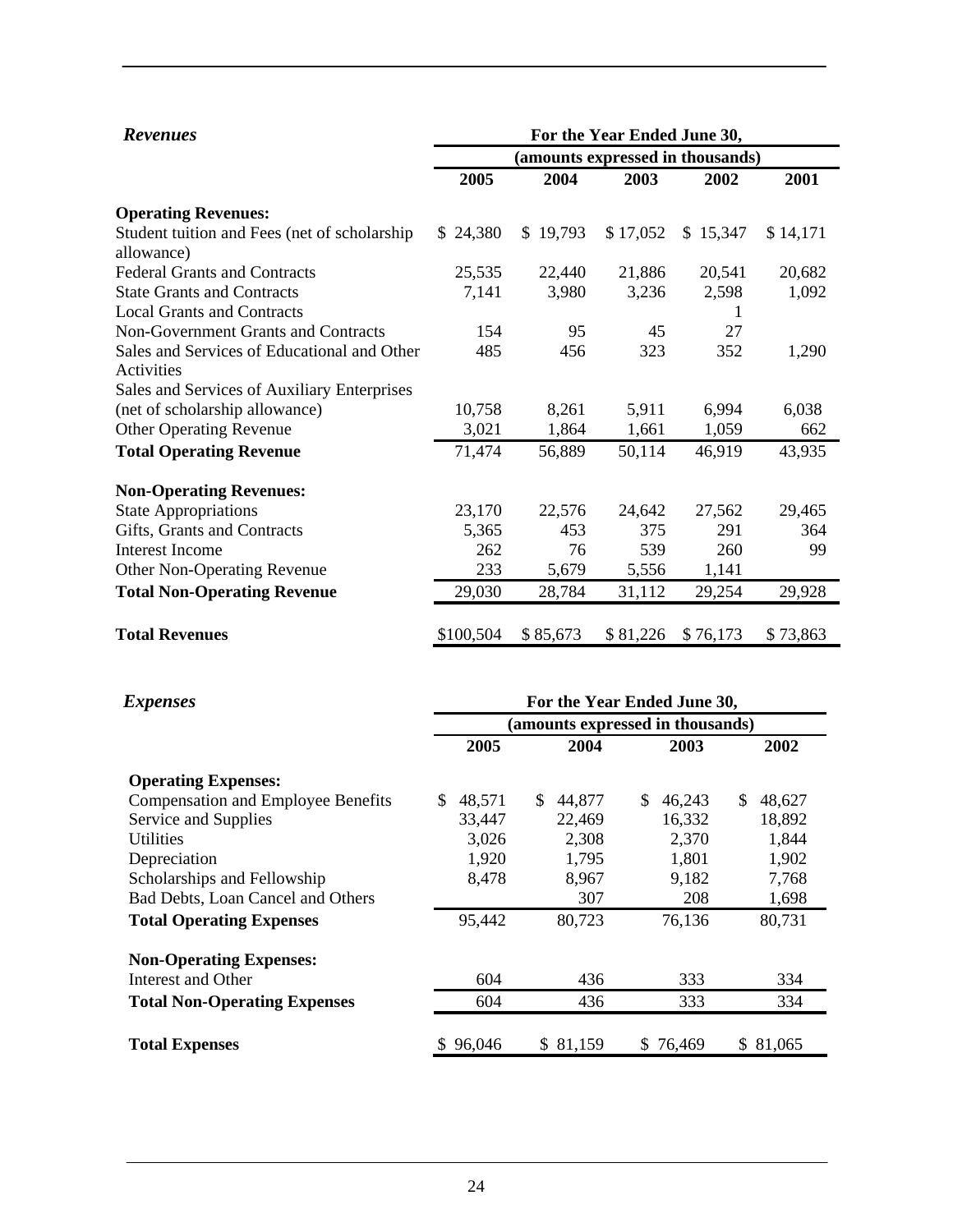- The positions of Dean of Students, Associate Vice President for Research and Graduate Studies, and Associate Vice President for Extended Studies were eliminated.
- The Student Success and Retention Program (SSRP) was developed from the former Freshman Studies and Student Success Center, with the Executive Director of SSRP reporting to the president.
- The Department of Institutional Effectiveness (IE) was created in 2005 with the Executive Director of IE reporting to the president.
- Campus Police and Food Services were reassigned from the division of Finance to the division of Student Affairs.
- Finance and Management Information Systems includes the University Computing and Information Technology Services (UCITS) which was formerly a part of Academic Affairs.

The Registrar's office was reassigned from Student Affairs to Academic Affairs

### FACILITIES DEVELOPMENT AND MANAGEMENT

### *15. Enhance Current Infrastructure.*

- Special funding from the South Carolina General Assembly increased from \$.0 million to \$.5 million (83%) allowing the University to leverage special funding for HBCUs of \$55 million to address long standing deferred maintenance and capital improvement projects.
- South Carolina State University began construction on a new apartment-style residence hall. The new 755-bed residence hall will consist of a (1) one-story building, and (12) threestory buildings surrounded by beautifully landscaped courtyards. Each unit will include telephone, cable, and internet access. Each kitchen will have a refrigerator with an icemaker and microwave. The facility will also accommodate 293 regular parking spaces and 20 handicap parking spaces.



New Student Residence Hall (Model Drawing)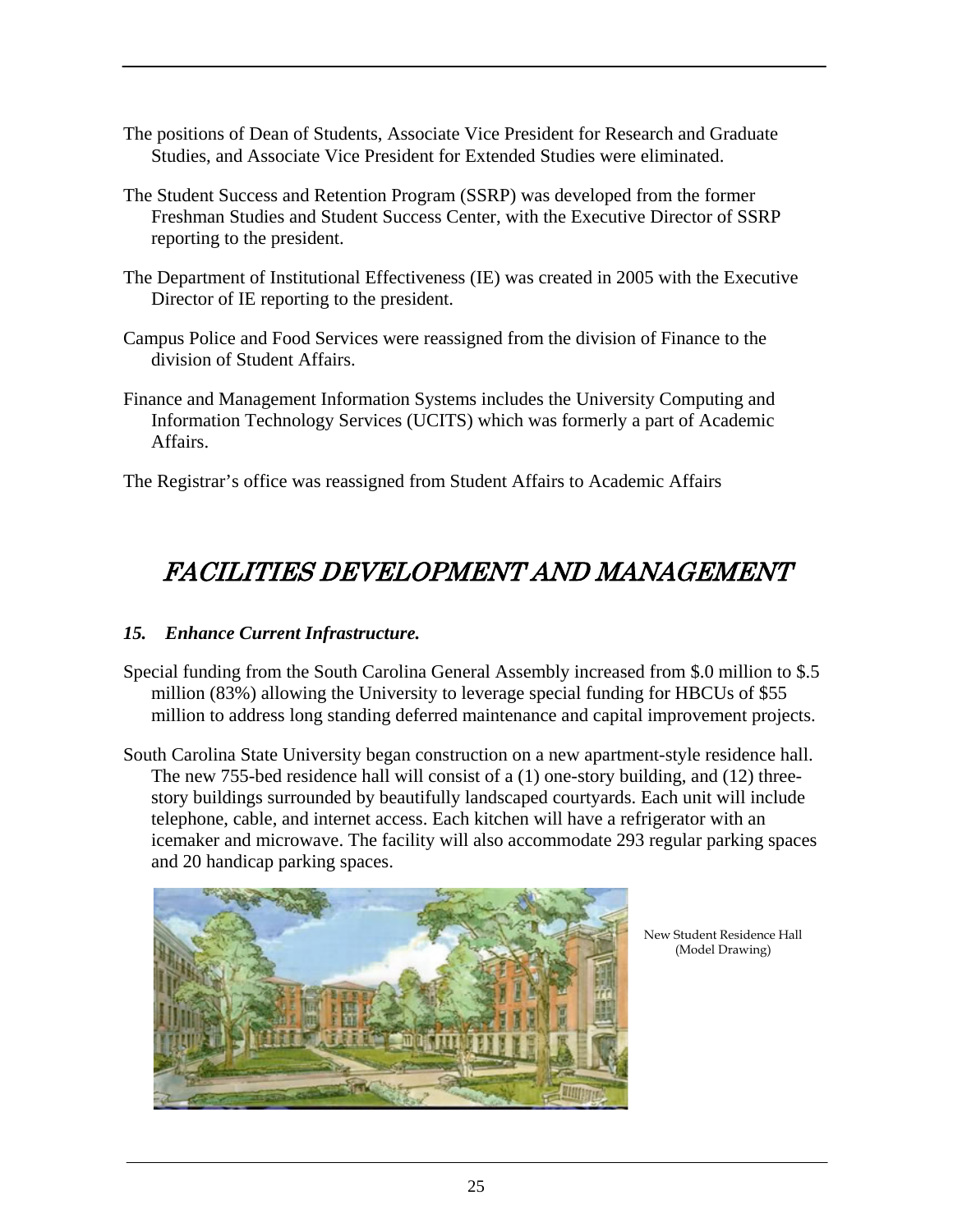A security Kiosk was constructed at the front entrance to the campus.

- Repairs and upgrades were made to Smith-Hammond-Middleton Memorial Center (SHM).
- D-Wing of Turner Hall has been renovated for the Nursing Program.
- Secured funding or obtained approval for over \$126,000,000 in capital improvement and deferred maintenance projects over the next three to five years.
- Completed a master plan for the university that was approved by the Board of Trustees.



- With a set-aside of \$1.5 million, expanded the footprints of the university through the acquisition of property included in the Master Plan.
- Completed multi-million dollar repairs and upgrades to student residence halls including roofs, replacement of carpeting with tile, painting, furnishings, etc.
- Secured \$1.4 million for design and construction of the Chestnut Street entrance to the campus.
- Obtained passage by the General Assembly of South Carolina of the Academic and Administrative Facilities Bond Act, which gives the university greater flexibility in leveraging funds, to address capital improvement needs.
- Obtained Board of Trustees and South Carolina Treasurer Office's approval to obtain a \$32 million state bond to construct a new engineering/computer science building and the Hodge Hall Annex.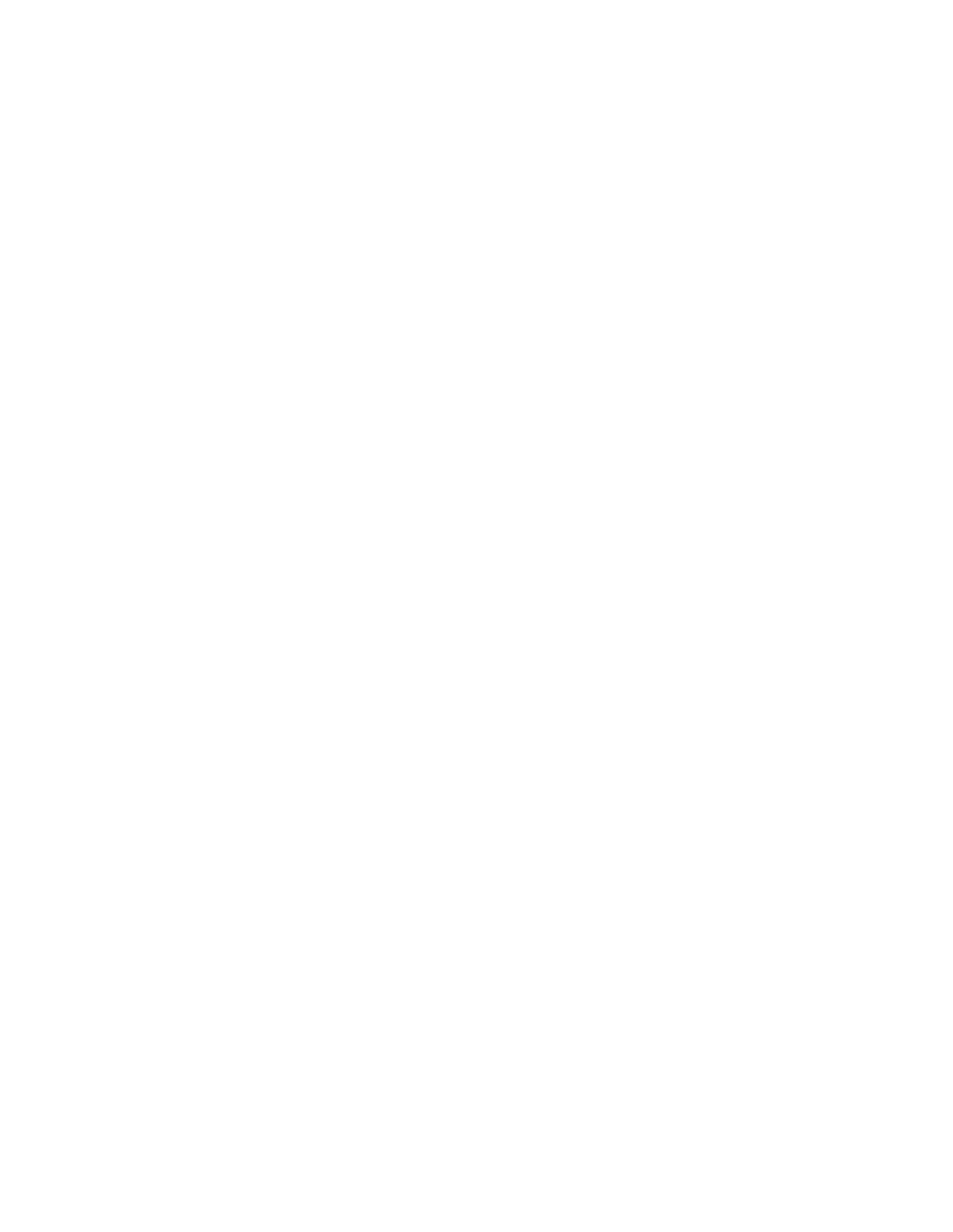### PERFORMANCE FUNDING INDICATORS

#### *16. Progressively Attain the 'Exceeds" Category for All Applicable Performance Funding Indicators as Defined and Measured Annually by the Commission on Higher Education.*

As the performance funding process continued, guidelines and definitions changed, a number of indicators were eliminated from the scoring process, and scoring was deferred altogether in 2005-06. As data illustrates on the following pages, the most significant progress was made in increased faculty salaries and the percentage of accredited programs, which grew from 71% to 93%.

|                                               | 2005-06    | 2004-05         |              | 2003-04         |              | 2002-03         |              | 2001-02         |              |
|-----------------------------------------------|------------|-----------------|--------------|-----------------|--------------|-----------------|--------------|-----------------|--------------|
| Performance Year Score                        |            | 78%             |              | 74%             |              | 81%             |              | 79%             |              |
| Standard                                      |            | <b>Achieves</b> |              | <b>Achieves</b> |              | <b>Achieves</b> |              | <b>Achieves</b> |              |
| Points of 3.00 Maximum                        |            | 2.35            |              | 2.21            |              | 2.42            |              | 2.36            |              |
|                                               |            |                 |              |                 |              |                 |              |                 |              |
| <b>Enrollment Headcount</b>                   | 4,446      | 4,294           |              | 4,466           |              | 4,586           |              | 4,467           |              |
| Percent from SC at entry                      | 83.30%     | 83.5%           |              | 80.2%           |              | 77.7%           |              | 79.4%           |              |
| Average SAT                                   | 822        | 830             |              | 821             |              | 846             |              | 829             |              |
| <b>Full-Time Faculty</b>                      | 204        | 211             |              | 197             |              | 219             |              | 220             |              |
| Tuition (In-State Full-Time Student)          | \$6,480    | \$6,170         |              | \$5,570         |              | \$4,556         |              | \$4,096         |              |
| Tuition (Out-of-State Full-Time Student)      | \$13,288   | \$12,978        |              | \$10,850        |              | \$8,820         |              | \$7,902         |              |
|                                               |            |                 |              |                 |              |                 |              |                 |              |
|                                               |            |                 | <b>Score</b> |                 | <b>Score</b> |                 | <b>Score</b> |                 | <b>Score</b> |
| <b>Total Indicators Scored</b>                |            | 14              |              | 14              |              | 14              |              | 14              |              |
| 1. Mission Focus                              |            |                 |              |                 |              |                 |              |                 |              |
| 1B Curricula Offered to Achieve Mission       |            | 89%             | 1.00         | 99%             | 2.00         | 96%             | 2.00         | 95%             | 2.00         |
| 1C Approval of a mission statement            | Compliance |                 |              |                 |              |                 |              |                 |              |
| 1 D/E Adoption of a Strategic Plan to Support |            |                 |              |                 |              |                 |              |                 |              |
| the Mission                                   |            | Deferred        |              |                 | 3.00         |                 | 3.00         |                 | 3.00         |
| 2. Quality of Faculty                         |            |                 |              |                 |              |                 |              |                 |              |
| 2A Academic and Other Credentials of          |            |                 |              |                 |              |                 |              |                 |              |
| Professors and Instructors, as defined for    | 95.7%*     | 93.40%          | 3.00         | 86.30%          | 3.00         | 86.80%          | 3.00         | 91.00%          | 3.00         |
| research and teaching sector institutions.    |            |                 |              |                 |              |                 |              |                 |              |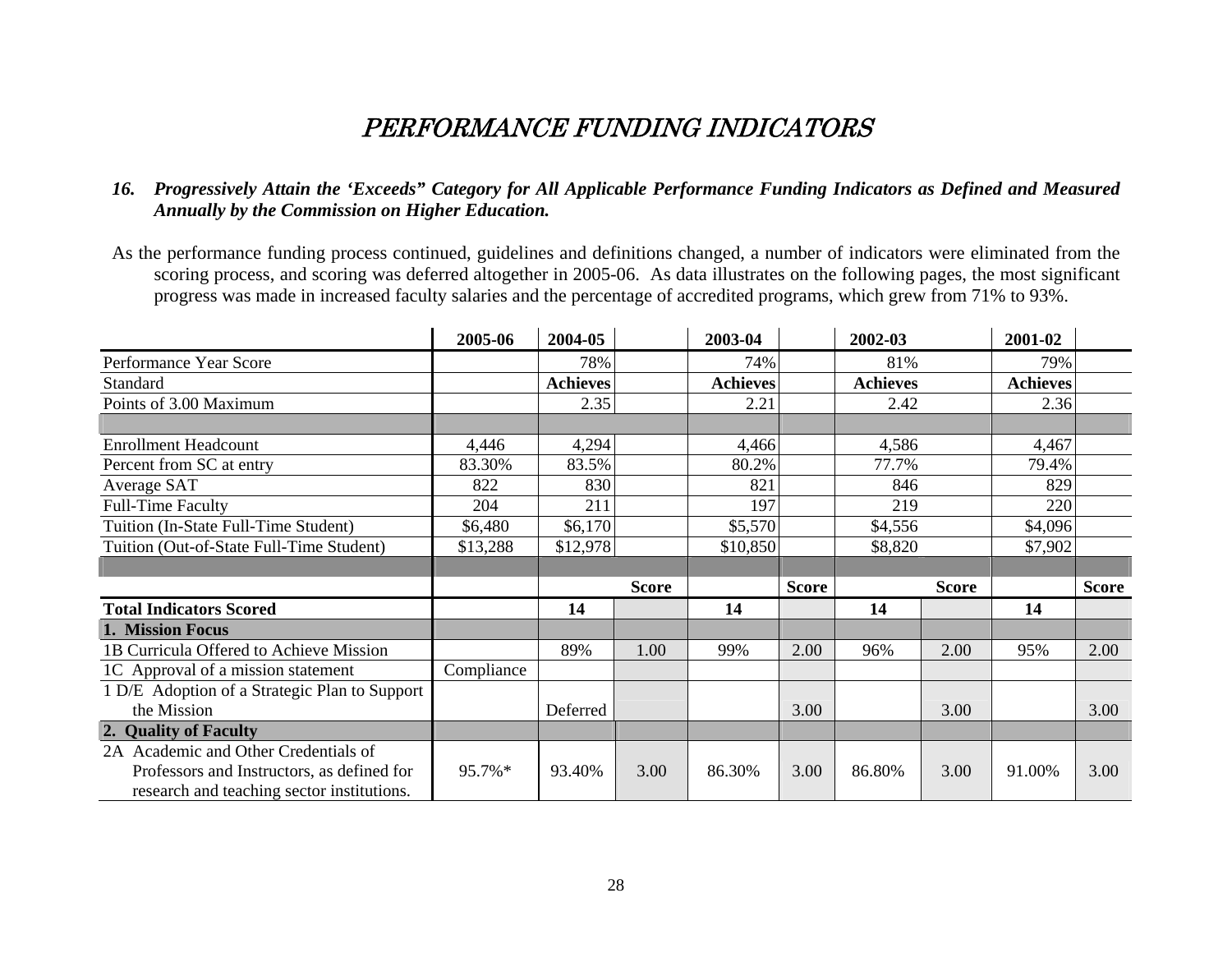|                                                | 2005-06    | 2004-05  |              | 2003-04        |              | 2002-03        |              | 2001-02  |              |
|------------------------------------------------|------------|----------|--------------|----------------|--------------|----------------|--------------|----------|--------------|
|                                                |            |          | <b>Score</b> |                | <b>Score</b> |                | <b>Score</b> |          | <b>Score</b> |
| <b>Compensation of Faculty</b><br>2D           |            |          |              |                |              |                |              |          |              |
| Professor Average                              | \$64,848   | \$62,599 | 2.50         | \$55,282       | 1.00         | \$56,611       | 2.00         | \$57,496 | 2.00         |
| <b>Associate Professor Average</b>             | \$58,297   | \$56,815 | 3.00         | \$51,394       | 2.00         | \$52,725       | 2.50         | \$50,748 | 2.00         |
| <b>Assistant Professor Average</b>             | \$49,066   | \$47,811 | 3.00         | \$44,375       | 3.00         | \$44,676       | 3.00         | \$45,001 | 3.00         |
| Instructor                                     | \$38,422   | \$39,014 |              | \$35,829       |              | \$35,693       |              | \$34,209 |              |
| 3. Classroom Quality                           |            |          |              |                |              |                |              |          |              |
| 3D Accreditation of Degree-Granting            |            |          |              |                |              |                |              |          |              |
| Programs                                       |            | 93%      | 2.00         | 71%            | 1.00         | 71%            | 1.00         | 71%      | 1.00         |
| 3E Institutional emphasis on quality           |            |          |              |                |              |                |              |          |              |
| teacher education and reform                   |            |          |              |                |              |                |              |          |              |
| 1 NCATE accreditation                          | Compliance | Yes      |              | Yes            |              | Yes            |              | Yes      |              |
| 2a % students passing PRAXIS II-               |            |          |              |                |              |                |              |          |              |
| Professional Knowledge                         | Deferred   | Deferred |              | Deferred       |              | Deferred       |              | Deferred |              |
| 2b % students passing PRAXIS II (or            |            |          |              |                |              |                |              |          |              |
| NTE if applicable)-Specialty Area              |            |          |              |                |              |                |              |          |              |
| Exams                                          | 100%       | 100%     | 3.00         | 100%           | 3.00         | 80%            | 2.00         | 90.60%   | 3.00         |
| 3a % teacher ed graduates in critical          |            |          |              |                |              |                |              |          |              |
| shortage areas                                 | Deferred   | 31%      | 2.00         | 38%            | 3.00         | 36%            | 3.00         | 42%      | 3.00         |
| 3b % teacher ed graduates who are              |            |          |              |                |              |                |              |          |              |
| minority                                       | Deferred   | 93%      | 3.00         | 91%            | 3.00         | 95%            | 3.00         | 96%      | 3.00         |
| 4. Institutional Cooperation and Collaboration |            |          |              |                |              |                |              |          |              |
| 4AB Cooperation and Collaboration              | Deferred   | 4        | 3.00         | $\overline{4}$ | 3.00         | $\overline{4}$ | 3.00         | Complied |              |
| 5. Administrative Efficiency                   |            |          |              |                |              |                |              |          |              |
| 5A Percentage of Administrative Costs to       |            |          |              |                |              |                |              |          |              |
| <b>Academic Costs</b>                          | Deferred   | Deferred |              | Deferred       |              | Deferred       |              | 17.40%   | 3.00         |
| <b>6. Entrance Requirements</b>                |            |          |              |                |              |                |              |          |              |
| 6A/B SAT and ACT Scores of student             |            |          |              |                |              |                |              |          |              |
| body and high school class standing,           |            |          |              |                |              |                |              |          |              |
| GPA and activities of student body             | 46.8%      | 49.90%   | 1.50         | 47.30%         | 1.50         | 41.50%         | 1.00         | 35.50%   | 1.00         |